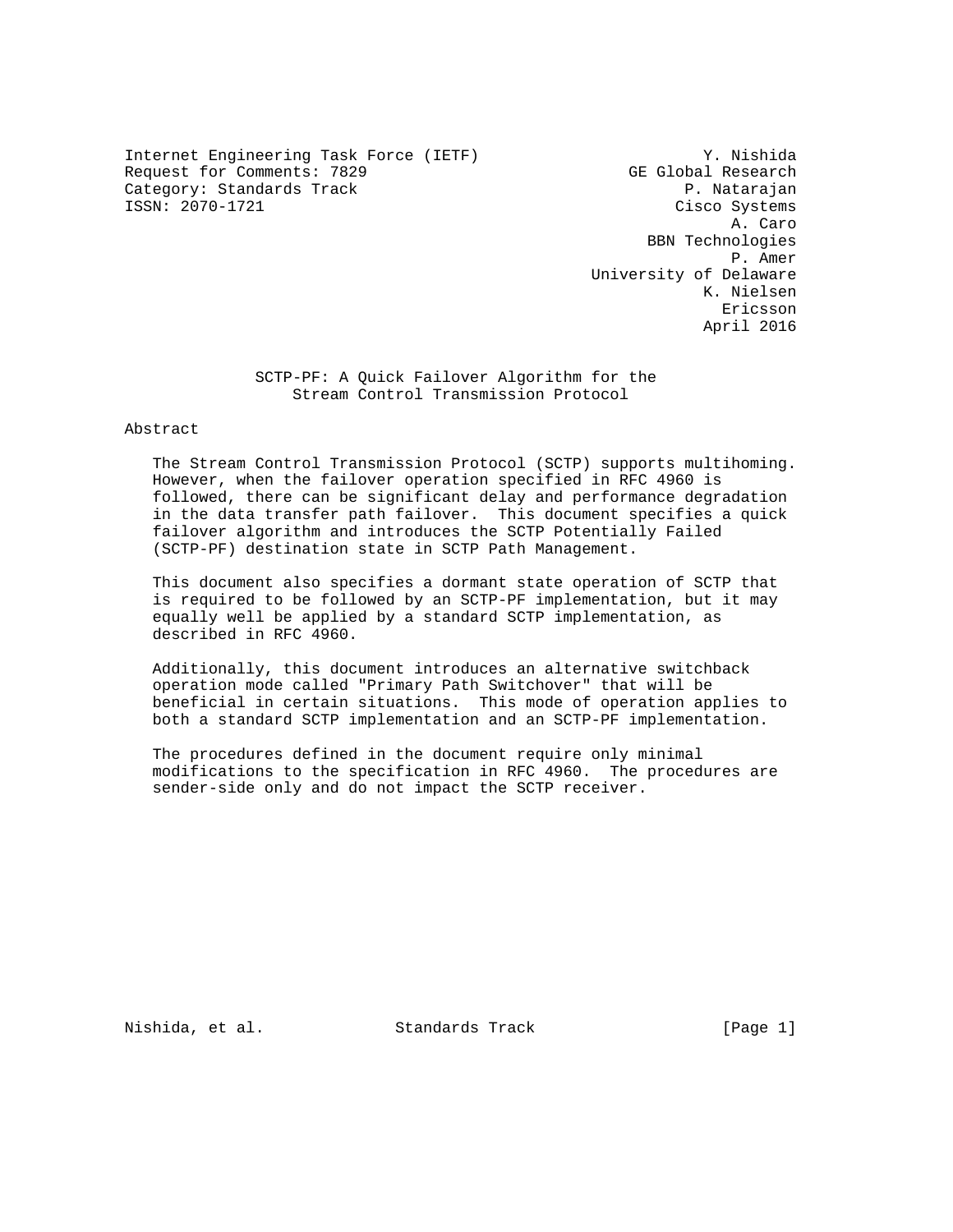Status of This Memo

This is an Internet Standards Track document.

 This document is a product of the Internet Engineering Task Force (IETF). It represents the consensus of the IETF community. It has received public review and has been approved for publication by the Internet Engineering Steering Group (IESG). Further information on Internet Standards is available in Section 2 of RFC 5741.

 Information about the current status of this document, any errata, and how to provide feedback on it may be obtained at http://www.rfc-editor.org/info/rfc7829.

Copyright Notice

 Copyright (c) 2016 IETF Trust and the persons identified as the document authors. All rights reserved.

 This document is subject to BCP 78 and the IETF Trust's Legal Provisions Relating to IETF Documents (http://trustee.ietf.org/license-info) in effect on the date of publication of this document. Please review these documents carefully, as they describe your rights and restrictions with respect to this document. Code Components extracted from this document must include Simplified BSD License text as described in Section 4.e of the Trust Legal Provisions and are provided without warranty as described in the Simplified BSD License.

Nishida, et al. Standards Track [Page 2]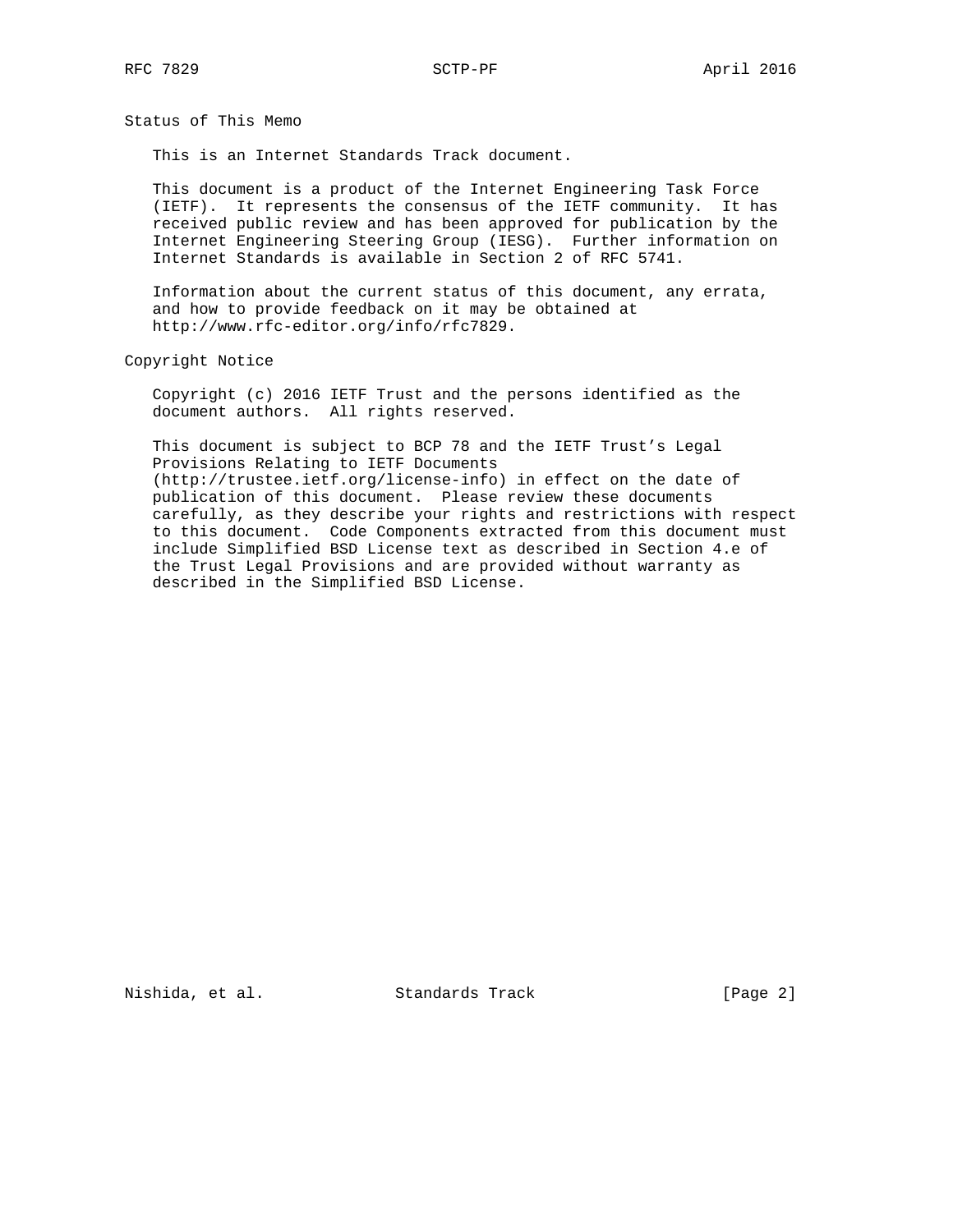| Introduction<br>$1$ .                                                                                                             | 3  |
|-----------------------------------------------------------------------------------------------------------------------------------|----|
| Conventions and Terminology<br>$2$ .                                                                                              | 5  |
| 3. SCTP with Potentially Failed (SCTP-PF) Destination State                                                                       | 5  |
| 3.1. Overview.<br>the contract of the contract of the contract of the contract of the contract of the contract of the contract of | 5  |
| Specification of the SCTP-PF Procedures<br>3.2.                                                                                   | 6  |
| 4 <sub>1</sub>                                                                                                                    | 10 |
| 4.1. SCTP Dormant State Procedure                                                                                                 | 11 |
|                                                                                                                                   | 11 |
| 6. Suggested SCTP Protocol Parameter Values                                                                                       | 13 |
|                                                                                                                                   | 13 |
| 7.1. Support for the Potentially Failed Path State                                                                                | 14 |
| 7.2. Peer Address Thresholds (SCTP_PEER_ADDR_THLDS) Socket                                                                        |    |
|                                                                                                                                   | 15 |
| Exposing the Potentially Failed Path State<br>7.3.                                                                                |    |
| (SCTP_EXPOSE_POTENTIALLY_FAILED_STATE) Socket Option                                                                              | 16 |
| 8 <sub>1</sub>                                                                                                                    | 16 |
| 9.                                                                                                                                | 17 |
| 10 References,                                                                                                                    | 17 |
| Normative References<br>10 1                                                                                                      | 17 |
| 10.2. Informative References                                                                                                      | 18 |
| Appendix A. Discussion of Alternative Approaches                                                                                  | 20 |
| A.1. Reduce PMR                                                                                                                   | 20 |
| Adjust RTO-Related Parameters<br>A.2.                                                                                             | 21 |
| Appendix B. Discussion of the Path-Bouncing Effect                                                                                | 21 |
| Appendix C. SCTP-PF for SCTP Single-Homed Operation                                                                               | 22 |
|                                                                                                                                   | 22 |
|                                                                                                                                   | 23 |
|                                                                                                                                   |    |

### 1. Introduction

 The Stream Control Transmission Protocol (SCTP) specified in [RFC4960] supports multihoming at the transport layer. SCTP's multihoming features include failure detection and failover procedures to provide network interface redundancy and improved end to-end fault tolerance. In SCTP's current failure detection procedure, the sender must experience Path.Max.Retrans (PMR) number of consecutive failed timer-based retransmissions on a destination address before detecting a path failure. Until detecting the path failure, the sender continues to transmit data on the failed path. The prolonged time in which SCTP as described in [RFC4960] continues to use a failed path severely degrades the performance of the protocol. To address this problem, this document specifies a quick failover algorithm called "SCTP-PF" based on the introduction of a new Potentially Failed (PF) path state in SCTP path management. The

Nishida, et al. Standards Track [Page 3]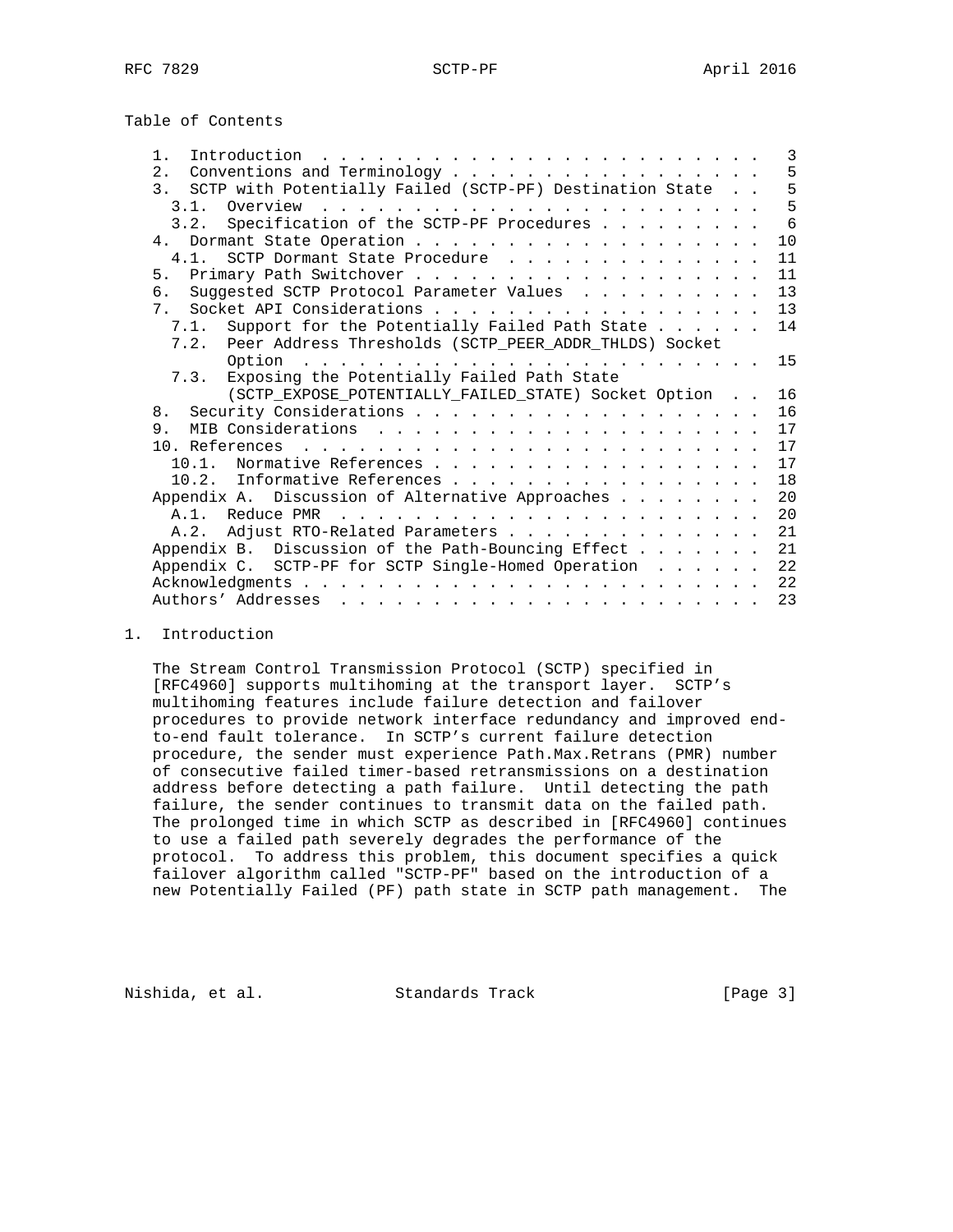performance deficiencies of the failover operation described in RFC 4960, and the improvements obtainable from the introduction of a PF state in SCTP, were proposed and documented in [NATARAJAN09] for Concurrent Multipath Transfer SCTP [IYENGAR06].

 While SCTP-PF can accelerate the failover process and improve performance, the risk that an SCTP endpoint might enter the dormant state where all destination addresses are inactive can be increased. [RFC4960] leaves the protocol operation during dormant state to implementations and encourages avoiding entering the state as much as possible by careful tuning of the PMR and Association.Max.Retrans (AMR) parameters. We specify a dormant state operation for SCTP-PF, which makes SCTP-PF provide the same disruption tolerance as [RFC4960] despite the fact that the dormant state may be entered more quickly. The dormant state operation may equally well be applied by an implementation of [RFC4960] and will serve here to provide added fault tolerance for situations where the tuning of the PMR and AMR parameters fail to provide adequate prevention of the entering of the dormant state.

 The operation after the recovery of a failed path also impacts the performance of the protocol. With the procedures specified in [RFC4960], SCTP will (after a failover from the primary path) switch back to use the primary path for data transfer as soon as this path becomes available again. From a performance perspective, such a forced switchback of the data transmission path can be suboptimal as the Congestion Window (CWND) towards the original primary destination address has to be rebuilt once data transfer resumes, [CARO02]. As an optional alternative to the switchback operation of [RFC4960], this document specifies an alternative Primary Path Switchover procedure that avoids such forced switchbacks of the data transfer path. The Primary Path Switchover operation was originally proposed in [CARO02].

 While SCTP-PF is primarily motivated by a desire to improve the multihomed operation, the feature also applies to SCTP single-homed operation. Here the algorithm serves to provide increased failure detection on idle associations, whereas the failover or switchback aspects of the algorithm will not be activated. This is discussed in more detail in Appendix C.

 A brief description of the motivation for the introduction of the PF state, including a discussion of alternative approaches to mitigate the deficiencies of the failover operation in [RFC4960], are given in the appendices. Discussion of path-bouncing effects that might be caused by frequent switchovers are also provided there.

Nishida, et al. Standards Track [Page 4]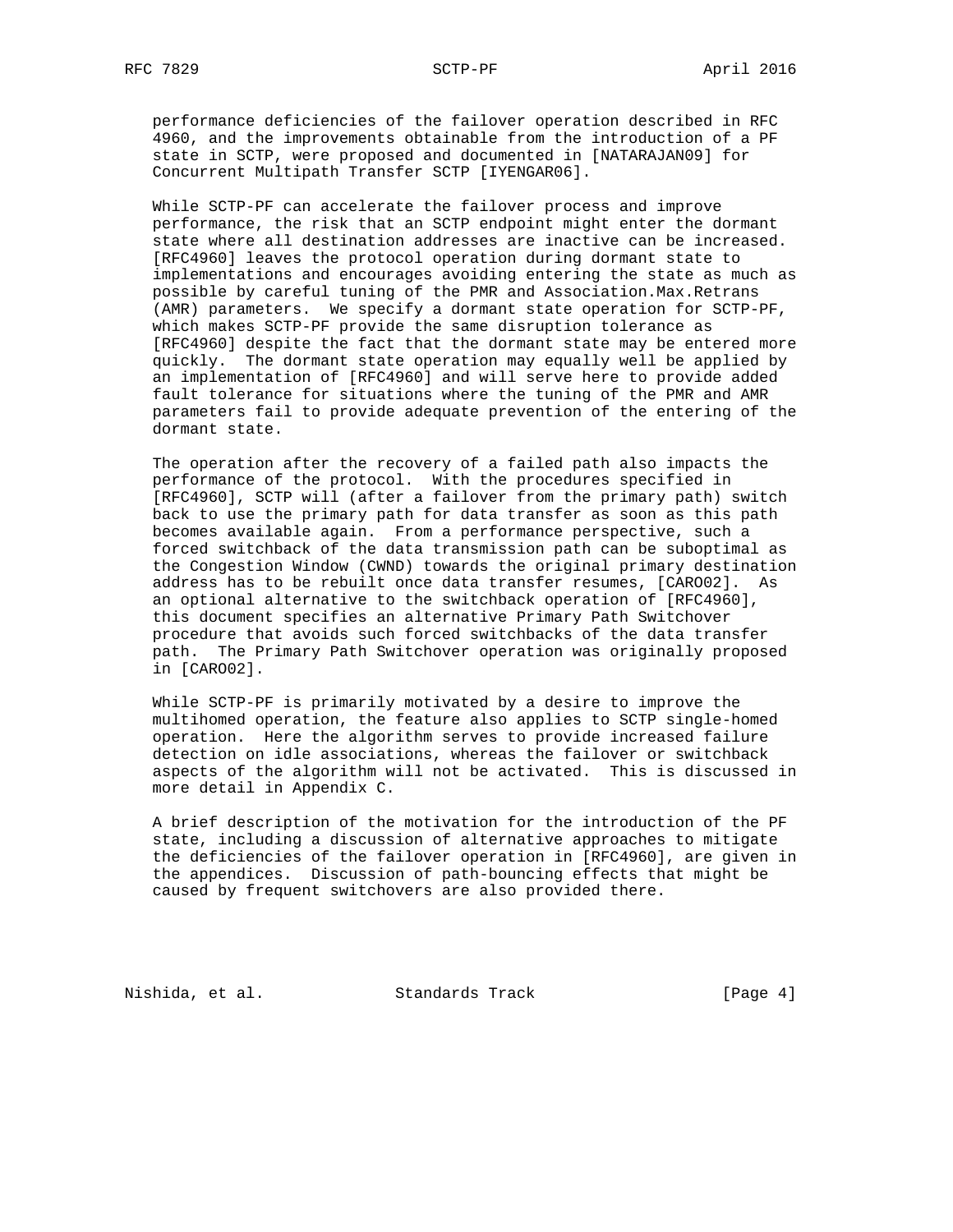## 2. Conventions and Terminology

 The key words "MUST", "MUST NOT", "REQUIRED", "SHALL", "SHALL NOT", "SHOULD", "SHOULD NOT", "RECOMMENDED", "MAY", and "OPTIONAL" in this document are to be interpreted as described in [RFC2119].

## 3. SCTP with Potentially Failed (SCTP-PF) Destination State

#### 3.1. Overview

 To minimize the performance impact during failover, the sender should avoid transmitting data to a failed destination address as early as possible. In the SCTP path management scheme described in [RFC4960], the sender stops transmitting data to a destination address only after the destination address is marked inactive. This process takes a significant amount of time as it requires the error counter of the destination address to exceed the PMR threshold. The issue cannot simply be mitigated by lowering the PMR threshold because this may result in spurious failure detection and unnecessary prevention of the usage of a preferred primary path. Also, due to the coupled tuning of the PMR and the AMR parameter values in [RFC4960], lowering the PMR threshold may result in lowering the AMR threshold, which would result in a decrease of the fault tolerance of SCTP.

 The solution provided in this document is to extend the SCTP path management scheme of [RFC4960] by the addition of the PF state as an intermediate state in between the active and inactive state of a destination address in the path management scheme of [RFC4960], and let the failover of data transfer away from a destination address be driven by the entering of the PF state instead of by the entering of the inactive state. Thereby, SCTP may perform quick failover without negatively impacting the overall fault tolerance of SCTP as described in [RFC4960]. At the same time, HEARTBEAT probing based on Retransmission Timeout (RTO) is initiated towards a destination address once it enters PF state. Thereby, SCTP may quickly ascertain whether network connectivity towards the destination address is broken or whether the failover was spurious. In the case where the failover was spurious, data transfer may quickly resume towards the original destination address.

 The new failure detection algorithm assumes that loss detected by a timeout implies either severe congestion or network connectivity failure. It recommends that, by default, a destination address be classified as PF at the occurrence of the first timeout.

Nishida, et al. Standards Track [Page 5]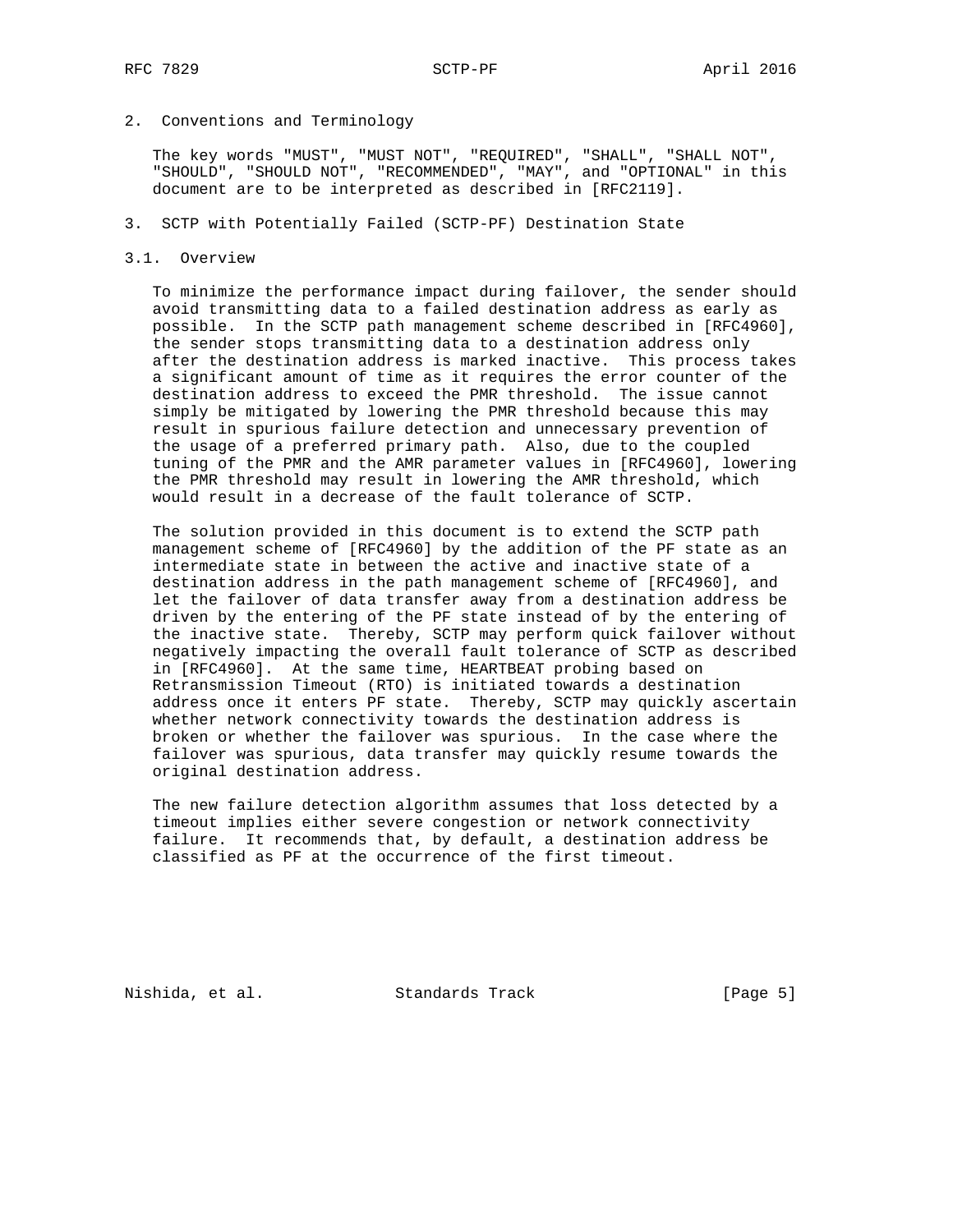# 3.2. Specification of the SCTP-PF Procedures

The SCTP-PF operation is specified as follows:

- 1. The sender maintains a new tunable SCTP Protocol Parameter called PotentiallyFailed.Max.Retrans (PFMR). The PFMR defines the new intermediate PF threshold on the destination address error counter. When this threshold is exceeded, the destination address is classified as PF. The RECOMMENDED value of PFMR is 0. If PFMR is set to be greater than or equal to PMR, the resulting PF threshold will be so high that the destination address will reach the inactive state before it can be classified as PF.
- 2. The error counter of an active destination address is incremented or cleared as specified in [RFC4960]. This means that the error counter of the destination address in active state will be incremented each time the Timer T3 retransmission (T3-rtx) timer expires, or each time a HEARTBEAT chunk is sent when idle and not acknowledged within an RTO. When the value in the destination address error counter exceeds PFMR, the endpoint MUST mark the destination address as in the PF state.
- 3. An SCTP-PF sender SHOULD NOT send data to destination addresses in PF state when alternative destination addresses in active state are available. Specifically, this means that:
	- i. When there is outbound data to send and the destination address presently used for data transmission is in PF state, the sender SHOULD choose a destination address in active state, if one exists, and use this destination address for data transmission.
	- ii. As specified in Section 6.4.1 of [RFC4960], when the sender retransmits data that has timed out, they should attempt to pick a new destination address for data retransmission. In this case, the sender SHOULD choose an alternate destination transport address in active state, if one exists.
	- iii. When there is outbound data to send and the SCTP user explicitly requests to send data to a destination address in PF state, the sender SHOULD send the data to an alternate destination address in active state if one exists.

Nishida, et al. Standards Track (Page 6)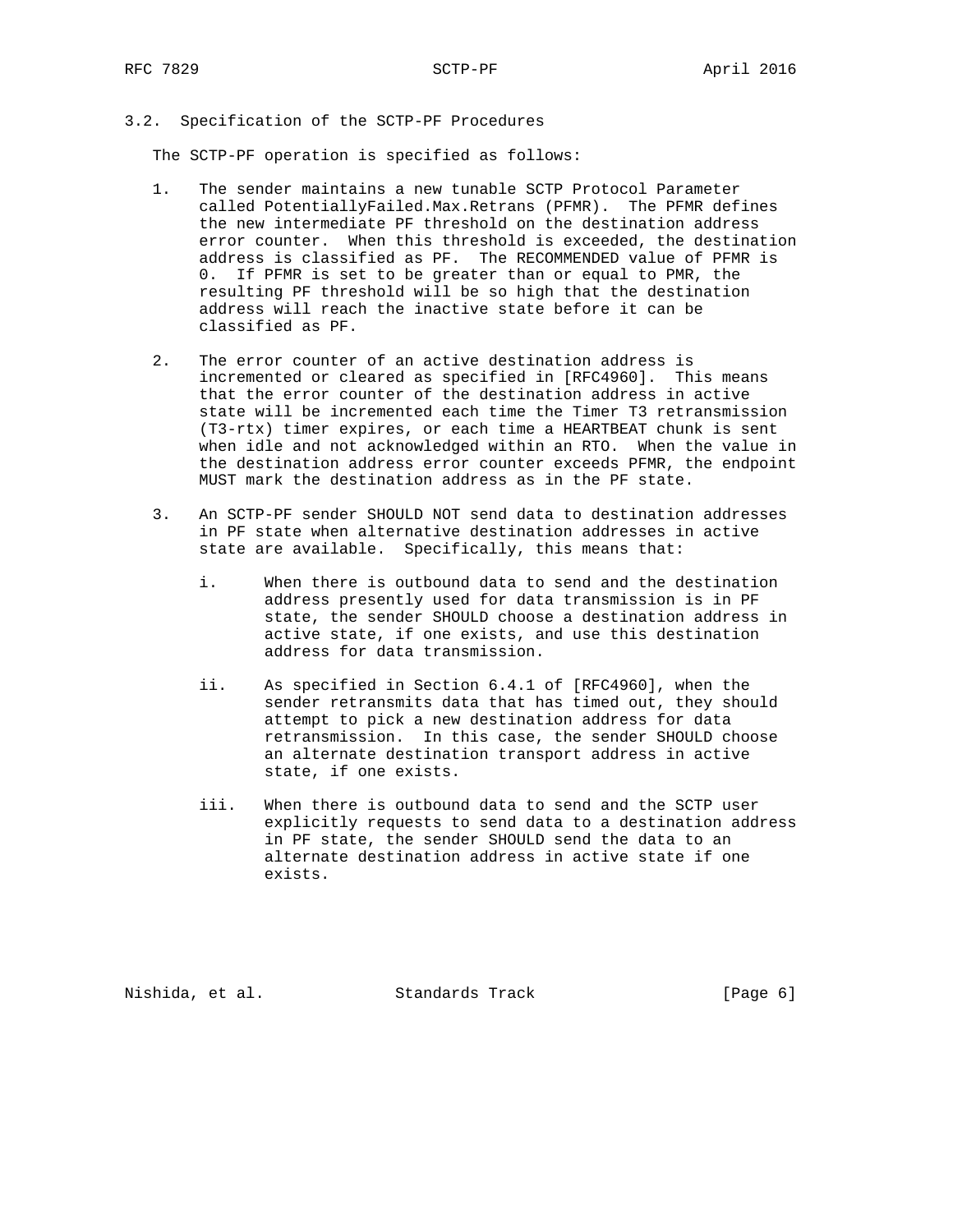When choosing among multiple destination addresses in active state, an SCTP sender will follow the guiding principles of Section 6.4.1 of [RFC4960] by choosing the most divergent source-destination pairs compared with, for (the aforementioned points i and ii):

- i. the destination address in PF state that it performs a failover from, and
- ii. the destination address towards which the data timed out.

 Rules for picking the most divergent source-destination pair are an implementation decision and are not specified within this document.

 In all cases, the sender MUST NOT change the state of the chosen destination address, whether this state be active or PF, and it MUST NOT clear the error counter of the destination address as a result of choosing the destination address for data transmission.

- 4. When the destination addresses are all in PF state, or some are in PF state and some in inactive state, the sender MUST choose one destination address in PF state and SHOULD transmit or retransmit data to this destination address using the following rules:
	- i. The sender SHOULD choose the destination in PF state with the lowest error count (fewest consecutive timeouts) for data transmission and transmit or retransmit data to this destination.
	- ii. When there are multiple destination addresses in PF state with same error count, the sender should let the choice among the multiple destination addresses in PF state with equal error count be based on the principles of choosing the most divergent source-destination pairs when executing (potentially consecutive) retransmission outlined in Section 6.4.1 of [RFC4960]. Rules for picking the most divergent source-destination pairs are an implementation decision and are not specified within this document.

 The sender MUST NOT change the state and the error counter of any destination addresses as the result of the selection.

 5. The HB.Interval of the Path Heartbeat function of [RFC4960] MUST be ignored for destination addresses in PF state. Instead, HEARTBEAT chunks are sent to destination addresses in PF state

Nishida, et al. Standards Track [Page 7]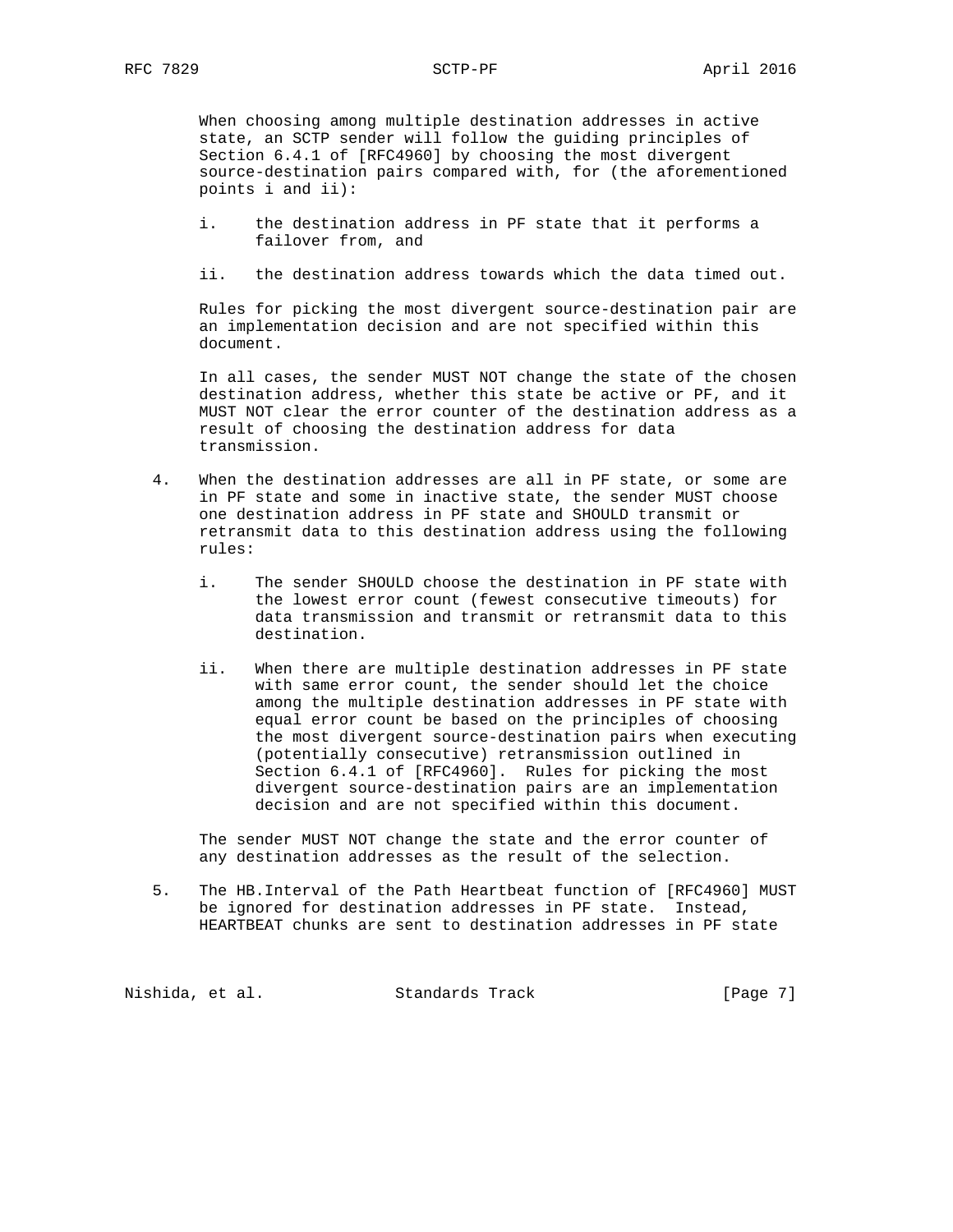once per RTO. HEARTBEAT chunks SHOULD be sent to destination addresses in PF state, but the sending of HEARTBEATs MUST honor whether or not the Path Heartbeat function (Section 8.3 of [RFC4960]) is enabled for the destination address. That is, if the Path Heartbeat function is disabled for the destination address in question, HEARTBEATs MUST NOT be sent. Note that when the Path Heartbeat function is disabled, it may take longer to transition a destination address in PF state back to active state.

- 6. HEARTBEATs are sent when a destination address reaches the PF state. When a HEARTBEAT chunk is not acknowledged within the RTO, the sender increments the error counter and exponentially backs off the RTO value. If the error counter is less than PMR, the sender transmits another packet containing the HEARTBEAT chunk immediately after timeout expiration on the previous HEARTBEAT. When data is being transmitted to a destination address in the PF state, the transmission of a HEARTBEAT chunk MAY be omitted in the case where the receipt of a Selective Acknowledgment (SACK) of the data or a T3-rtx timer expiration on the data can provide equivalent information, such as the case where the data chunk has been transmitted to a single destination address only. Likewise, the timeout of a HEARTBEAT chunk MAY be ignored if data is outstanding towards the destination address.
- 7. When the sender receives a HEARTBEAT ACK from a HEARTBEAT sent to a destination address in PF state, the sender SHOULD clear the error counter of the destination address and transition the destination address back to active state. However, there may be a situation where HEARTBEAT chunks can go through while DATA chunks cannot. Hence, in a situation where a HEARTBEAT ACK arrives while there is data outstanding towards the destination address to which the HEARTBEAT was sent, then an implementation MAY choose to not have the HEARTBEAT ACK reset the error counter, but have the error counter reset await the fate of the outstanding data transmission. This situation can happen when data is sent to a destination address in PF state. When the sender resumes data transmission on a destination address after a transition of the destination address from PF to active state, it MUST do this following the prescriptions of Section 7.2 of [RFC4960].
- 8. Additional PMR PFMR consecutive timeouts on a destination address in PF state confirm the path failure, upon which the destination address transitions to the inactive state. As described in [RFC4960], the sender SHOULD (i) notify the Upper Layer Protocol (ULP) about this state transition, and (ii)

Nishida, et al. Standards Track [Page 8]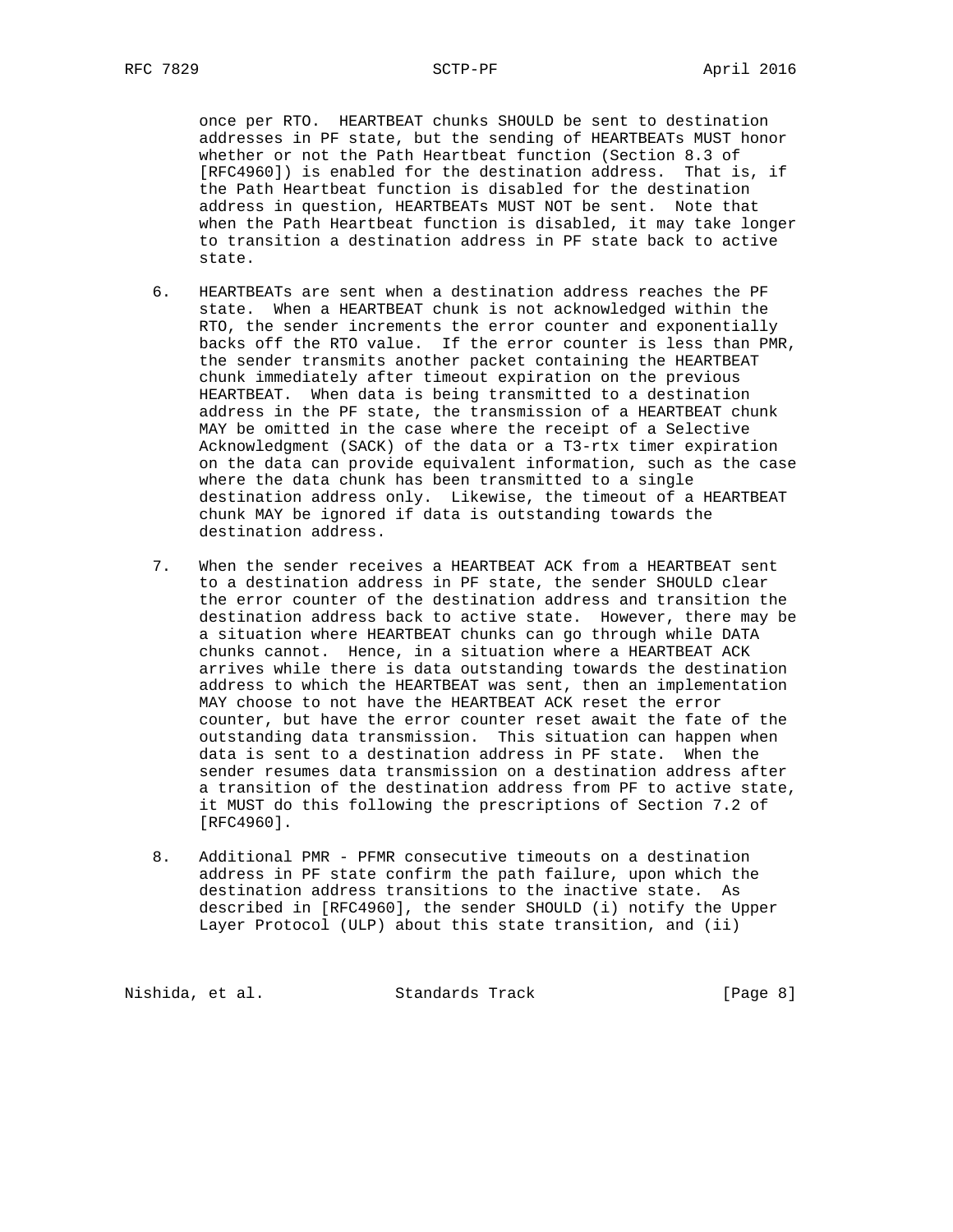transmit HEARTBEAT chunks to the inactive destination address at a lower HB.Interval frequency as described in Section 8.3 of [RFC4960] (when the Path Heartbeat function is enabled for the destination address).

- 9. Acknowledgments for chunks that have been transmitted to multiple destinations (i.e., a chunk that has been retransmitted to a different destination address than the destination address to which the chunk was first transmitted) SHOULD NOT clear the error count for an inactive destination address and SHOULD NOT move a destination address in PF state back to active state, since a sender cannot disambiguate whether the ACK was for the original transmission or the retransmission(s). An SCTP sender MAY clear the error counter and move a destination address back to active state by information other than acknowledgments, when it can uniquely determine which destination, among multiple destination addresses, the chunk reached. This document makes no reference to what such information could consist of, nor how such information could be obtained.
- 10. Acknowledgments for data chunks that have been transmitted to one destination address only MUST clear the error counter for the destination address and MUST transition a destination address in PF state back to active state. This situation can happen when new data is sent to a destination address in the PF state. It can also happen in situations where the destination address is in the PF state due to the occurrence of a spurious T3-rtx timer and acknowledgments start to arrive for data sent prior to occurrence of the spurious T3-rtx and data has not yet been retransmitted towards other destinations. This document does not specify special handling for detection of, or reaction to, spurious T3-rtx timeouts, e.g., for special operation vis a-vis the congestion control handling or data retransmission operation towards a destination address that undergoes a transition from active to PF to active state due to a spurious T3-rtx timeout. But it is noted that this is an area that would benefit from additional attention, experimentation, and specification for single-homed SCTP as well as for multihomed SCTP protocol operation.
- 11. When all destination addresses are in inactive state, and SCTP protocol operation thus is said to be in dormant state, the prescriptions given in Section 4 shall be followed.
- 12. The SCTP stack SHOULD expose the PF state of its destination addresses to the ULP as well as provide the means to notify the ULP of state transitions of its destination addresses from active to PF, and vice versa. However, it is recommended that

Nishida, et al. Standards Track [Page 9]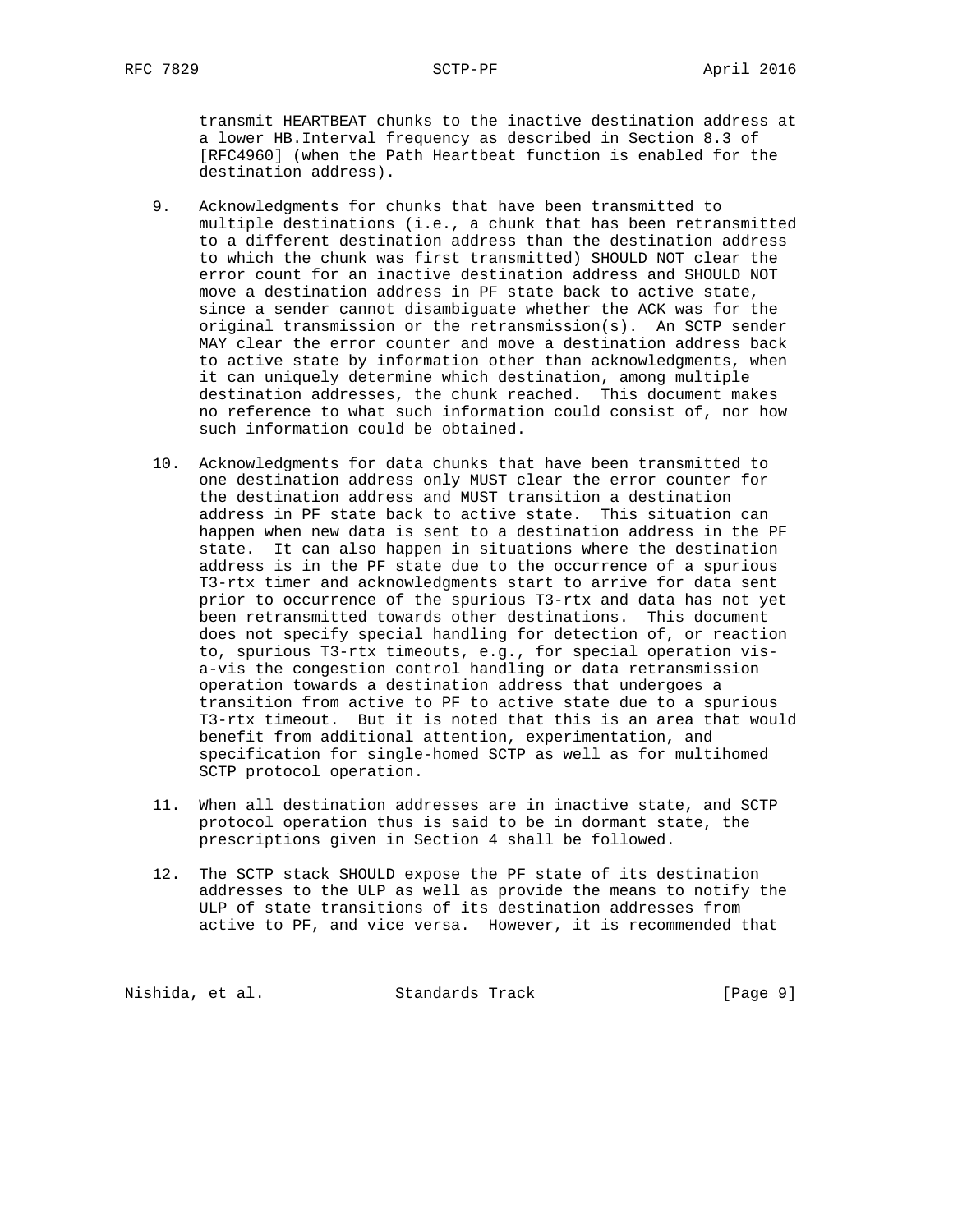an SCTP stack implementing SCTP-PF also allows for the ULP to be kept ignorant of the PF state of its destinations and the associated state transitions, thus allowing for retention of the simpler state transition model of [RFC4960] in the ULP. For this reason, it is recommended that an SCTP stack implementing SCTP-PF also provide the ULP with the means to suppress exposure of the PF state and the associated state transitions.

## 4. Dormant State Operation

 In a situation with complete disruption of the communication in between the SCTP endpoints, the aggressive HEARTBEAT transmissions of SCTP-PF on destination addresses in PF state may make the association enter dormant state faster than a standard SCTP implementation of [RFC4960] given the same setting of PMR and AMR. For example, an SCTP association with two destination addresses would typically reach dormant state in half the time of an SCTP implementation of [RFC4960] in such situations. This is because an SCTP PF sender will send HEARTBEATs and data retransmissions in parallel with RTO intervals when there are multiple destinations addresses in PF state. This argument presumes that RTO << HB.Interval of [RFC4960]. With the design goal that SCTP-PF shall provide the same level of disruption tolerance as a standard SCTP implementation with the same PMR and AMR setting, we prescribe that an SCTP-PF implementation SHOULD operate as described in Section 4.1 during dormant state.

 An SCTP-PF implementation MAY choose a different dormant state operation than the one described in Section 4.1 provided that the solution chosen does not decrease the fault tolerance of the SCTP-PF operation.

 The prescription below for SCTP-PF dormant state handling MUST NOT be coupled to the value of the PFMR, but solely to the activation of SCTP-PF logic in an SCTP implementation.

 It is noted that the below dormant state operation can also provide enhanced disruption tolerance to a standard SCTP implementation that doesn't support SCTP-PF. Thus, it can be sensible for a standard SCTP implementation to follow this mode of operation. For a standard SCTP implementation, the continuation of data transmission during dormant state makes the fault tolerance of SCTP be more robust towards situations where some, or all, alternative paths of an SCTP association approach, or reach, inactive state before the primary path used for data transmission observes trouble.

Nishida, et al. Standards Track [Page 10]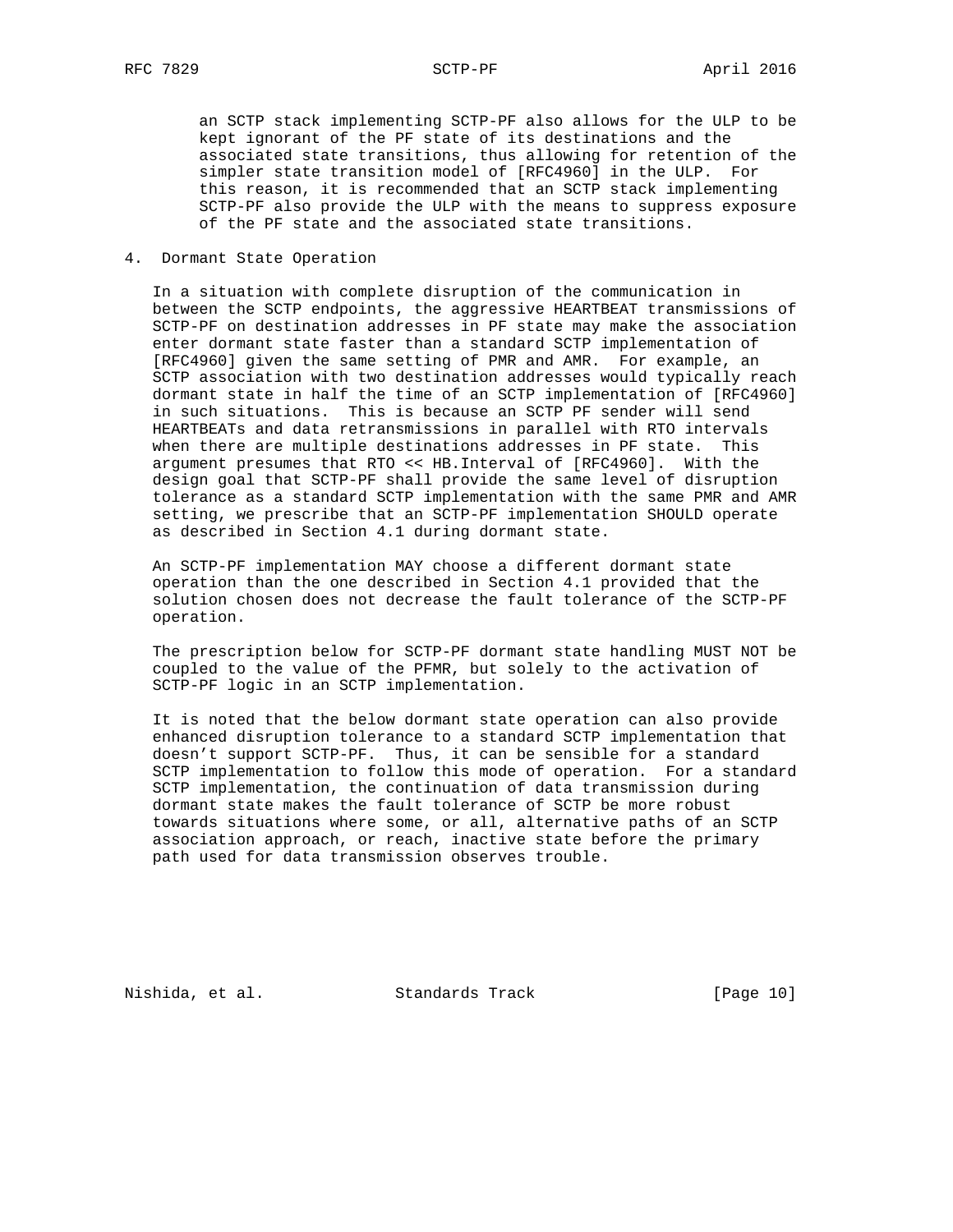# 4.1. SCTP Dormant State Procedure

- 1. When the destination addresses are all in inactive state and data is available for transfer, the sender MUST choose one destination and transmit data to this destination address.
- 2. The sender MUST NOT change the state of the chosen destination address (it remains in inactive state) and MUST NOT clear the error counter of the destination address as a result of choosing the destination address for data transmission.
- 3. The sender SHOULD choose the destination in inactive state with the lowest error count (fewest consecutive timeouts) for data transmission. When there are multiple destinations with the same error count in inactive state, the sender SHOULD attempt to pick the most divergent source -- destination pair from the last source -- destination pair where failure was observed. Rules for picking the most divergent source-destination pair are an implementation decision and are not specified within this document. To support differentiation of inactive destination addresses based on their error count, SCTP will need to allow for incrementing of the destination address error counters up to some reasonable limit above PMR+1, thus changing the prescriptions of Section 8.3 of [RFC4960] in this respect. The exact limit to apply is not specified in this document, but it is considered reasonable enough to require that the limit be an order of magnitude higher than the PMR value. A sender MAY choose to deploy other strategies than the strategy defined here. The strategy to prioritize the last active destination address, i.e., the destination address with the fewest error counts is optimal when some paths are permanently inactive, but suboptimal when path instability is transient.
- 5. Primary Path Switchover

 The objective of the Primary Path Switchover operation is to allow the SCTP sender to continue data transmission on a new working path even when the old primary destination address becomes active again. This is achieved by having SCTP perform a switchover of the primary path to the new working path if the error counter of the primary path exceeds a certain threshold. This mode of operation can be applied not only to SCTP-PF implementations, but also to implementations of [RFC4960].

Nishida, et al. Standards Track [Page 11]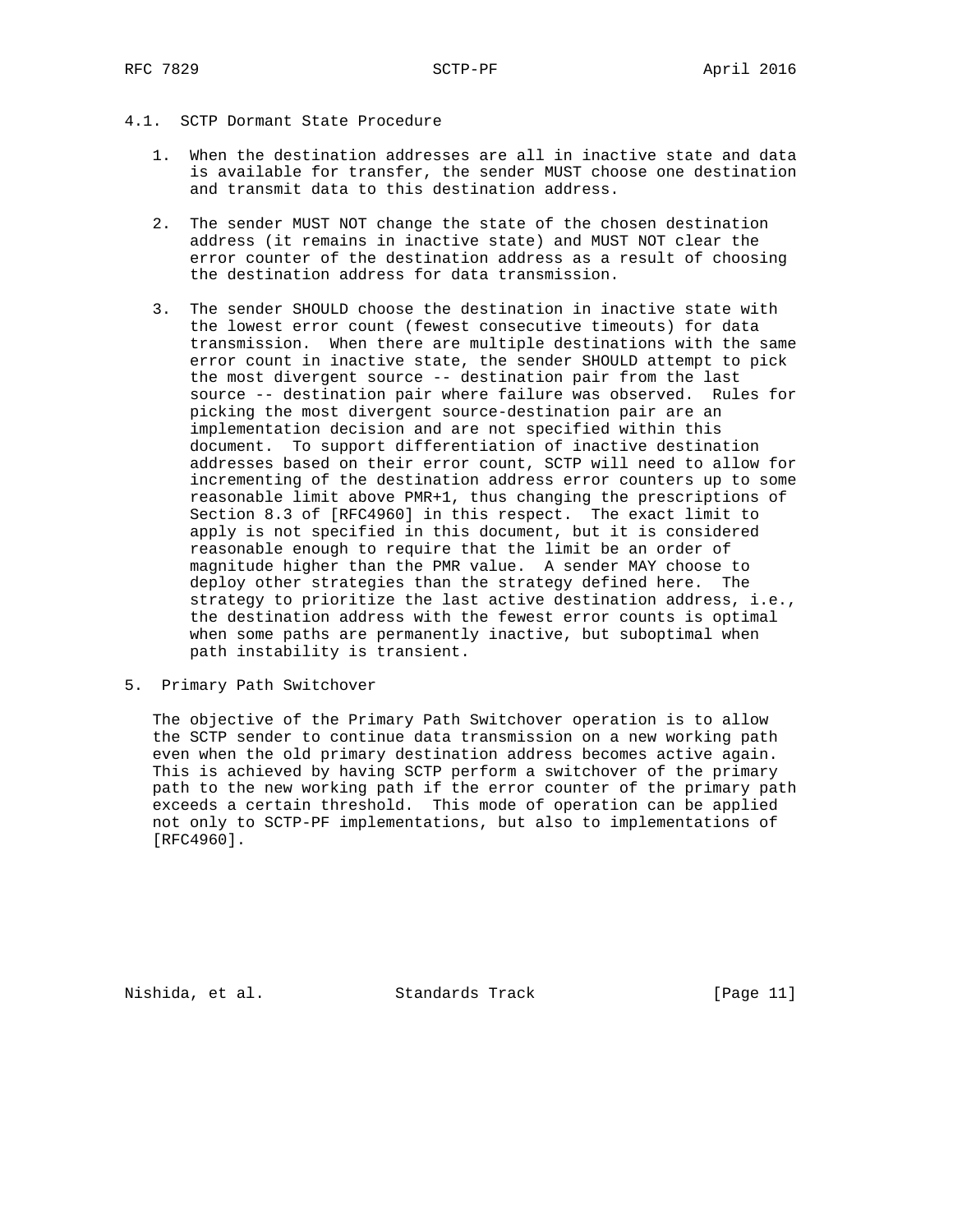The Primary Path Switchover operation requires only sender-side changes. The details are:

- 1. The sender maintains a new tunable parameter, called Primary.Switchover.Max.Retrans (PSMR). For SCTP-PF implementations, the PSMR MUST be set greater than or equal to the PFMR value. For implementations of [RFC4960], the PSMR MUST be set greater than or equal to the PMR value. Implementations MUST reject any other values of PSMR.
- 2. When the path error counter on a set primary path exceeds PSMR, the SCTP implementation MUST autonomously select and set a new primary path.
- 3. The primary path selected by the SCTP implementation MUST be the path that, at the given time, would be chosen for data transfer. A previously failed primary path can be used as a data transfer path as per normal path selection when the present data transfer path fails.
- 4. For SCTP-PF, the recommended value of PSMR is PFMR when Primary Path Switchover operation mode is used. This means that no forced switchback to a previously failed primary path is performed. An SCTP-PF implementation of Primary Path Switchover MUST support the setting of PSMR = PFMR. An SCTP-PF implementation of Primary Path Switchover MAY support setting of PSMR > PFMR.
- 5. For standard SCTP, the recommended value of PSMR is PMR when Primary Path Switchover is used. This means that no forced switchback to a previously failed primary path is performed. A standard SCTP implementation of Primary Path Switchover MUST support the setting of PSMR = PMR. A standard SCTP implementation of Primary Path Switchover MAY support larger settings of PSMR > PMR.
- 6. It MUST be possible to disable the Primary Path Switchover operation and obtain the standard switchback operation of [RFC4960].

 The manner of switchover operation that is most optimal in a given scenario depends on the relative quality of a set primary path versus the quality of alternative paths available as well as on the extent to which it is desired for the mode of operation to enforce traffic distribution over a number of network paths. That is, load distribution of traffic from multiple SCTP associations may be enforced by distribution of the set primary paths with the switchback operation of [RFC4960]. However, as switchback behavior of [RFC4960]

Nishida, et al. Standards Track [Page 12]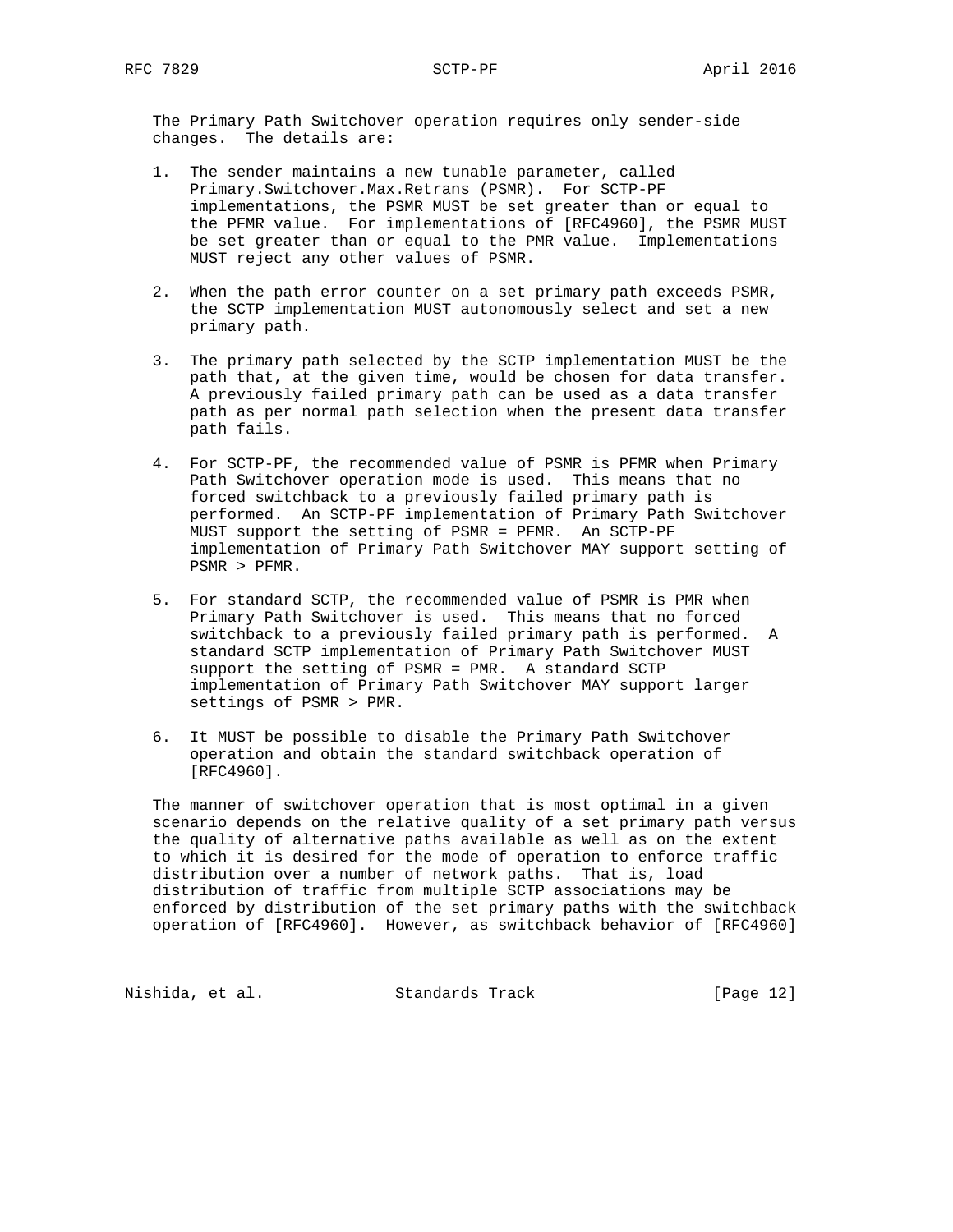is suboptimal in certain situations, especially in scenarios where a number of equally good paths are available, an SCTP implementation MAY support also, as alternative behavior, the Primary Path Switchover mode of operation and MAY enable it based on applications' requests.

 For an SCTP implementation that implements the Primary Path Switchover operation, this specification RECOMMENDS that the standard switchback operation of [RFC4960] be retained as the default operation.

6. Suggested SCTP Protocol Parameter Values

 This document does not alter the value recommendation for the SCTP Protocol Parameters defined in [RFC4960].

The following protocol parameter is RECOMMENDED:

PotentiallyFailed.Max.Retrans (PFMR) - 0

7. Socket API Considerations

 This section describes how the socket API defined in [RFC6458] is extended to provide a way for the application to control and observe the SCTP-PF behavior as well as the Primary Path Switchover function.

Please note that this section is informational only.

 A socket API implementation based on [RFC6458] is, by means of the existing SCTP\_PEER\_ADDR\_CHANGE event, extended to provide the event notification when a peer address enters or leaves the PF state as well as the socket API implementation is extended to expose the PF state of a peer address in the existing SCTP\_GET\_PEER\_ADDR\_INFO structure.

 Furthermore, two new read/write socket options for the level IPPROTO\_SCTP and the name SCTP\_PEER\_ADDR\_THLDS and SCTP\_EXPOSE\_POTENTIALLY\_FAILED\_STATE are defined as described below. The first socket option is used to control the values of the PFMR and PSMR parameters described in Sections 3 and 5. The second one controls the exposition of the PF path state.

 Support for the SCTP\_PEER\_ADDR\_THLDS and SCTP\_EXPOSE\_POTENTIALLY\_FAILED\_STATE socket options also needs to be added to the function sctp\_opt\_info().

Nishida, et al. Standards Track [Page 13]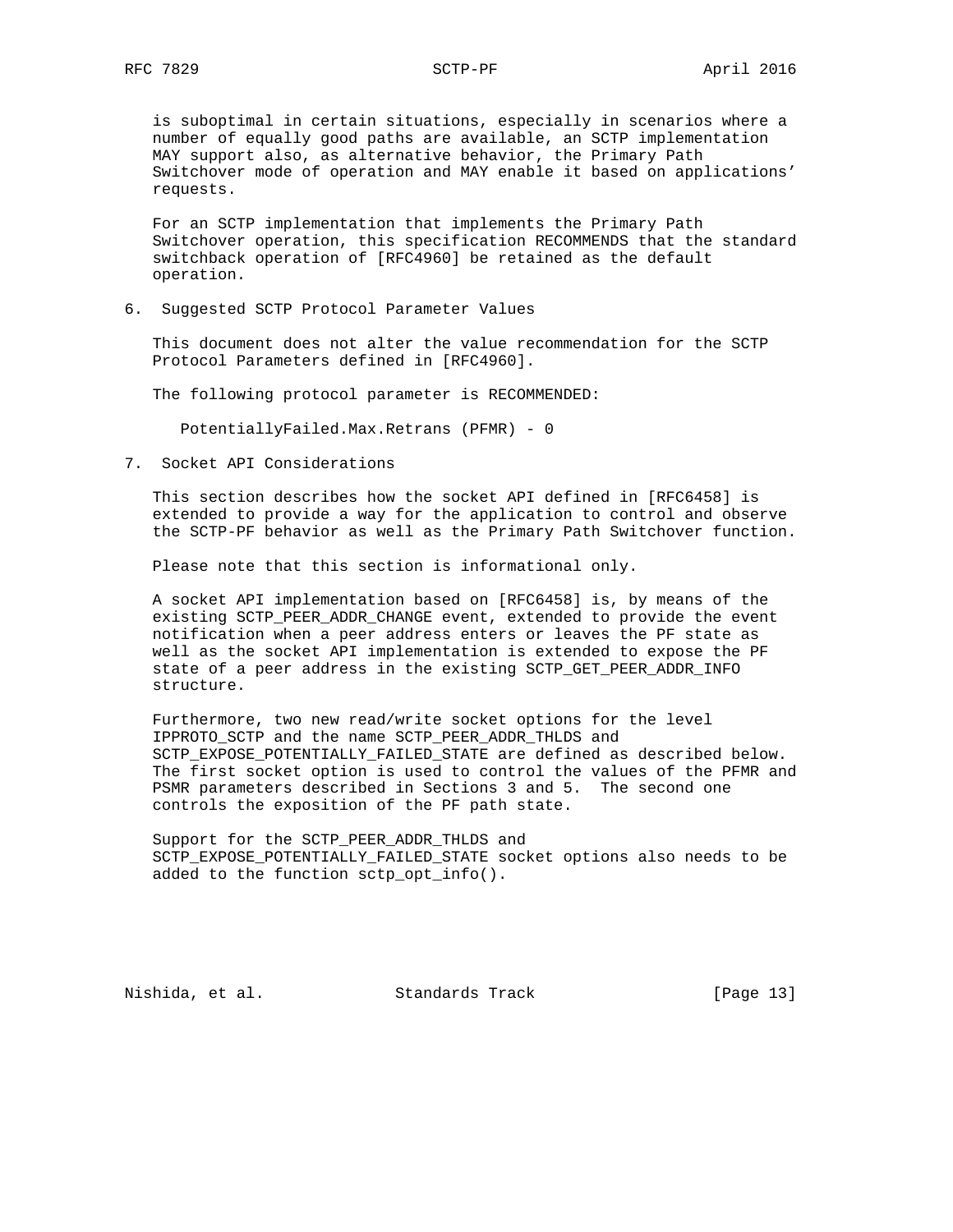```
7.1. Support for the Potentially Failed Path State
```
 As defined in [RFC6458], the SCTP\_PEER\_ADDR\_CHANGE event is provided if the status of a peer address changes. In addition to the state changes described in [RFC6458], this event is also provided if a peer address enters or leaves the PF state. The notification as defined in [RFC6458] uses the following structure:

```
 struct sctp_paddr_change {
 uint16_t spc_type;
 uint16_t spc_flags;
 uint32_t spc_length;
 struct sockaddr_storage spc_aaddr;
 uint32_t spc_state;
 uint32_t spc_error;
 sctp_assoc_t spc_assoc_id;
}
```
 [RFC6458] defines the constants SCTP\_ADDR\_AVAILABLE, SCTP\_ADDR\_UNREACHABLE, SCTP\_ADDR\_REMOVED, SCTP\_ADDR\_ADDED, and SCTP\_ADDR\_MADE\_PRIM to be provided in the spc\_state field. This document defines the new additional constant SCTP\_ADDR\_POTENTIALLY\_FAILED, which is reported if the affected address becomes PF.

 The SCTP\_GET\_PEER\_ADDR\_INFO socket option defined in [RFC6458] can be used to query the state of a peer address. It uses the following structure:

```
 struct sctp_paddrinfo {
 sctp_assoc_t spinfo_assoc_id;
 struct sockaddr_storage spinfo_address;
 int32_t spinfo_state;
uint32 t spinfo cwnd;
 uint32_t spinfo_srtt;
 uint32_t spinfo_rto;
 uint32_t spinfo_mtu;
```
};

[RFC6458] defines the constants SCTP UNCONFIRMED, SCTP ACTIVE, and SCTP\_INACTIVE to be provided in the spinfo\_state field. This document defines the new additional constant SCTP\_POTENTIALLY\_FAILED, which is reported if the peer address is PF.

Nishida, et al. Standards Track [Page 14]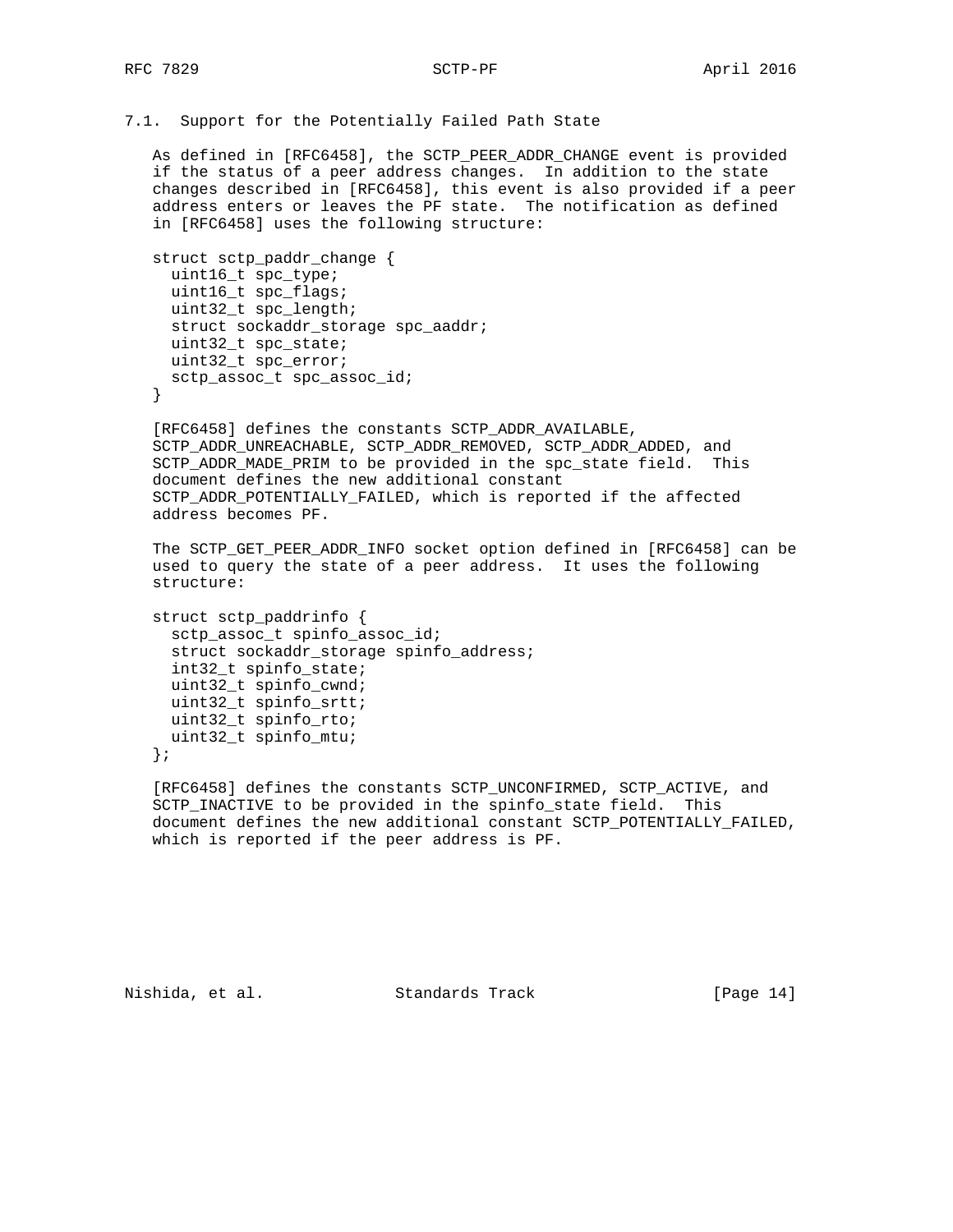7.2. Peer Address Thresholds (SCTP\_PEER\_ADDR\_THLDS) Socket Option

 Applications can control the SCTP-PF behavior by getting or setting the number of consecutive timeouts before a peer address is considered PF or unreachable. The same socket option is used by applications to set and get the number of timeouts before the primary path is changed automatically by the Primary Path Switchover function. This socket option uses the level IPPROTO\_SCTP and the name SCTP\_PEER\_ADDR\_THLDS.

The following structure is used to access and modify the thresholds:

struct sctp paddrthlds { sctp\_assoc\_t spt\_assoc\_id; struct sockaddr\_storage spt\_address; uint16\_t spt\_pathmaxrxt; uint16\_t spt\_pathpfthld; uint16\_t spt\_pathcpthld; };

- spt\_assoc\_id: This parameter is ignored for one-to-one style sockets. For one-to-many style sockets, the application may fill in an association identifier or SCTP\_FUTURE\_ASSOC. It is an error to use SCTP\_{CURRENT|ALL}\_ASSOC in spt\_assoc\_id.
- spt\_address: This specifies which peer address is of interest. If a wildcard address is provided, this socket option applies to all current and future peer addresses.
- spt\_pathmaxrxt: Each peer address of interest is considered unreachable, if its path error counter exceeds spt\_pathmaxrxt.
- spt\_pathpfthld: Each peer address of interest is considered PF, if its path error counter exceeds spt pathpfthld.
- spt\_pathcpthld: Each peer address of interest is not considered the primary remote address anymore, if its path error counter exceeds spt\_pathcpthld. Using a value of 0xffff disables the selection of a new primary peer address. If an implementation does not support the automatic selection of a new primary address, it should indicate an error with errno set to EINVAL if a value different from 0xffff is used in spt\_pathcpthld. For SCTP-PF, the setting of spt\_pathcpthld < spt\_pathpfthld should be rejected with errno set to EINVAL. For standard SCTP, the setting of spt\_pathcpthld < spt\_pathmaxrxt should be rejected with errno set to EINVAL. An SCTP-PF implementation may support only setting of spt\_pathcpthld = spt\_pathpfthld and spt\_pathcpthld = 0xffff and a standard SCTP

Nishida, et al. Standards Track [Page 15]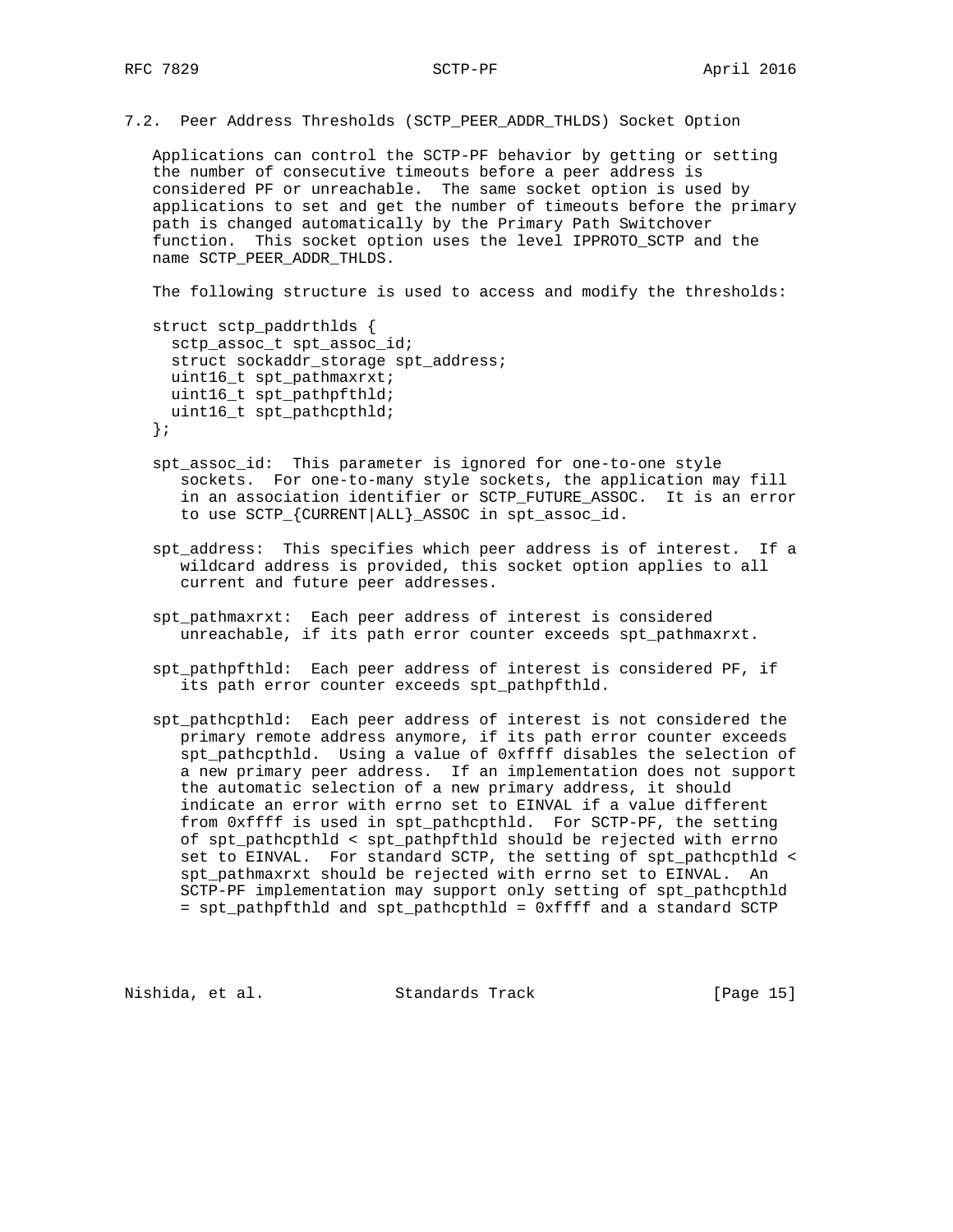implementation may support only setting of spt\_pathcpthld = spt\_pathmaxrxt and spt\_pathcpthld = 0xffff. In these cases, SCTP shall reject setting of other values with errno set to EINVAL.

7.3. Exposing the Potentially Failed Path State (SCTP\_EXPOSE\_POTENTIALLY\_FAILED\_STATE) Socket Option

 Applications can control the exposure of the PF path state in the SCTP\_PEER\_ADDR\_CHANGE event and the SCTP\_GET\_PEER\_ADDR\_INFO as described in Section 7.1. The default value is implementation specific.

This socket option uses the level IPPROTO SCTP and the name SCTP\_EXPOSE\_POTENTIALLY\_FAILED\_STATE.

 The following structure is used to control the exposition of the PF path state:

```
 struct sctp_assoc_value {
 sctp_assoc_t assoc_id;
 uint32_t assoc_value;
};
```
 assoc\_id: This parameter is ignored for one-to-one style sockets. For one-to-many style sockets, the application may fill in an association identifier or SCTP\_FUTURE\_ASSOC. It is an error to use SCTP\_{CURRENT|ALL}\_ASSOC in assoc\_id.

 assoc\_value: The PF path state is exposed if, and only if, this parameter is non-zero.

8. Security Considerations

 Security considerations for the use of SCTP and its APIs are discussed in [RFC4960] and [RFC6458].

 The logic introduced by this document does not impact existing SCTP messages on the wire. Also, this document does not introduce any new SCTP messages on the wire that require new security considerations.

 SCTP-PF makes SCTP not only more robust during primary path failure/ congestion, but also more vulnerable to network connectivity/ congestion attacks on the primary path. SCTP-PF makes it easier for an attacker to trick SCTP into changing the data transfer path, since the duration of time that an attacker needs to negatively influence the network connectivity is much shorter than used in [RFC4960]. However, SCTP-PF does not constitute a significant change in the duration of time and effort an attacker needs to keep SCTP away from

Nishida, et al. Standards Track [Page 16]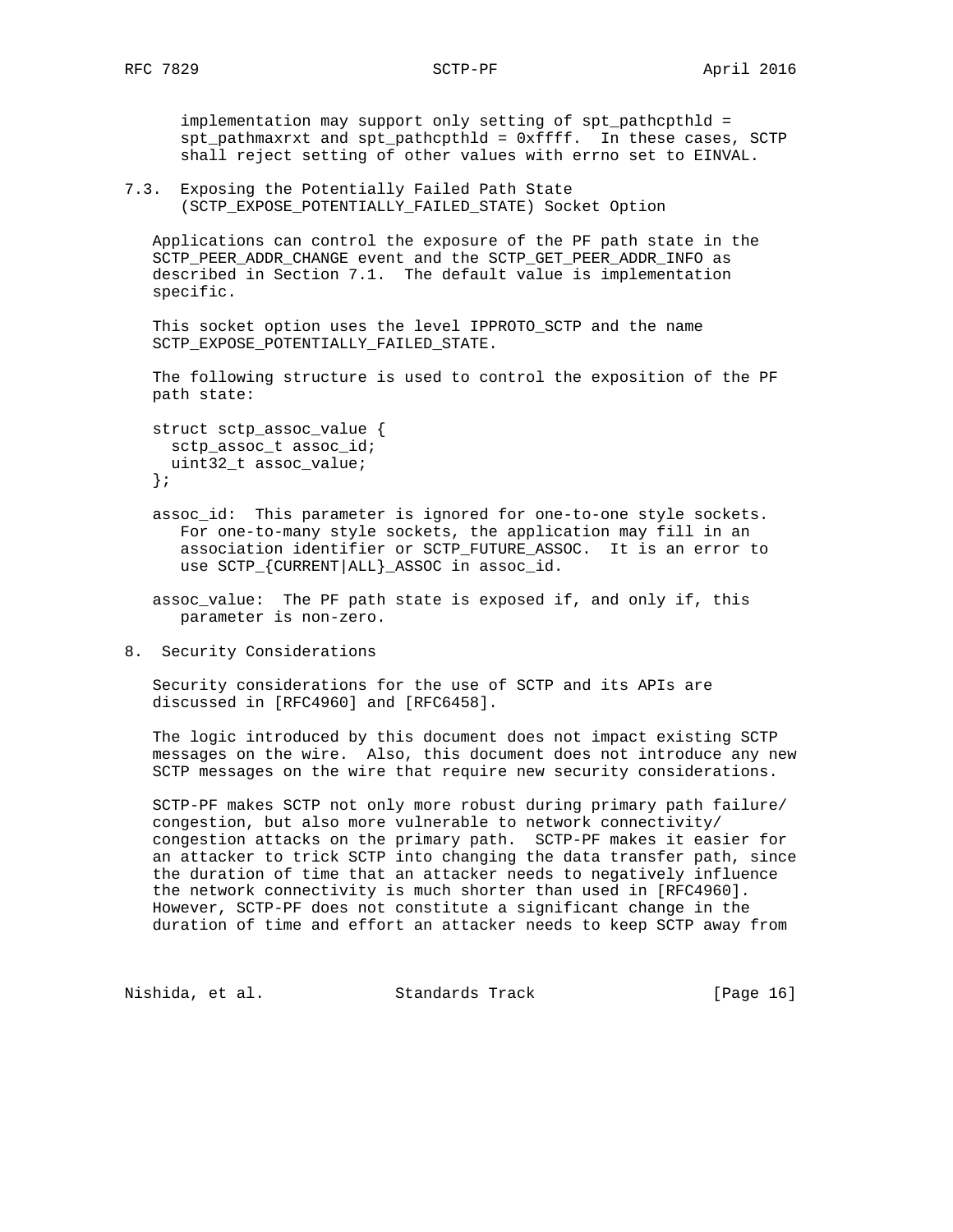the primary path. With the standard switchback operation in [RFC4960], SCTP resumes data transfer on its primary path as soon as the next HEARTBEAT succeeds.

 On the other hand, usage of the Primary Path Switchover mechanism, does change the threat analysis. This is because on-path attackers can force a permanent change of the data transfer path by blocking the primary path until the switchover of the primary path is triggered by the Primary Path Switchover algorithm. This will especially be the case when the Primary Path Switchover is used together with SCTP-PF with the particular setting of PSMR = PFMR = 0, as Primary Path Switchover here happens already at the first RTO timeout experienced. Users of the Primary Path Switchover mechanism should be aware of this fact.

 The event notification of path state transfer from active to PF state and vice versa gives attackers an increased possibility to generate more local events. However, it is assumed that event notifications are rate-limited in the implementation to address this threat.

## 9. MIB Considerations

 SCTP-PF introduces new SCTP algorithms for failover and switchback with associated new state parameters. It is recommended that the SCTP-MIB defined in [RFC3873] is updated to support the management of the SCTP-PF implementation. This can be done by extending the sctpAssocRemAddrActive field of the SCTPAssocRemAddrTable to include information of the PF state of the destination address and by adding new fields to the SCTPAssocRemAddrTable supporting PotentiallyFailed.Max.Retrans (PFMR) and Primary.Switchover.Max.Retrans (PSMR) parameters.

- 10. References
- 10.1. Normative References
	- [RFC2119] Bradner, S., "Key words for use in RFCs to Indicate Requirement Levels", BCP 14, RFC 2119, DOI 10.17487/RFC2119, March 1997, <http://www.rfc-editor.org/info/rfc2119>.
	- [RFC4960] Stewart, R., Ed., "Stream Control Transmission Protocol", RFC 4960, DOI 10.17487/RFC4960, September 2007, <http://www.rfc-editor.org/info/rfc4960>.

Nishida, et al. Standards Track [Page 17]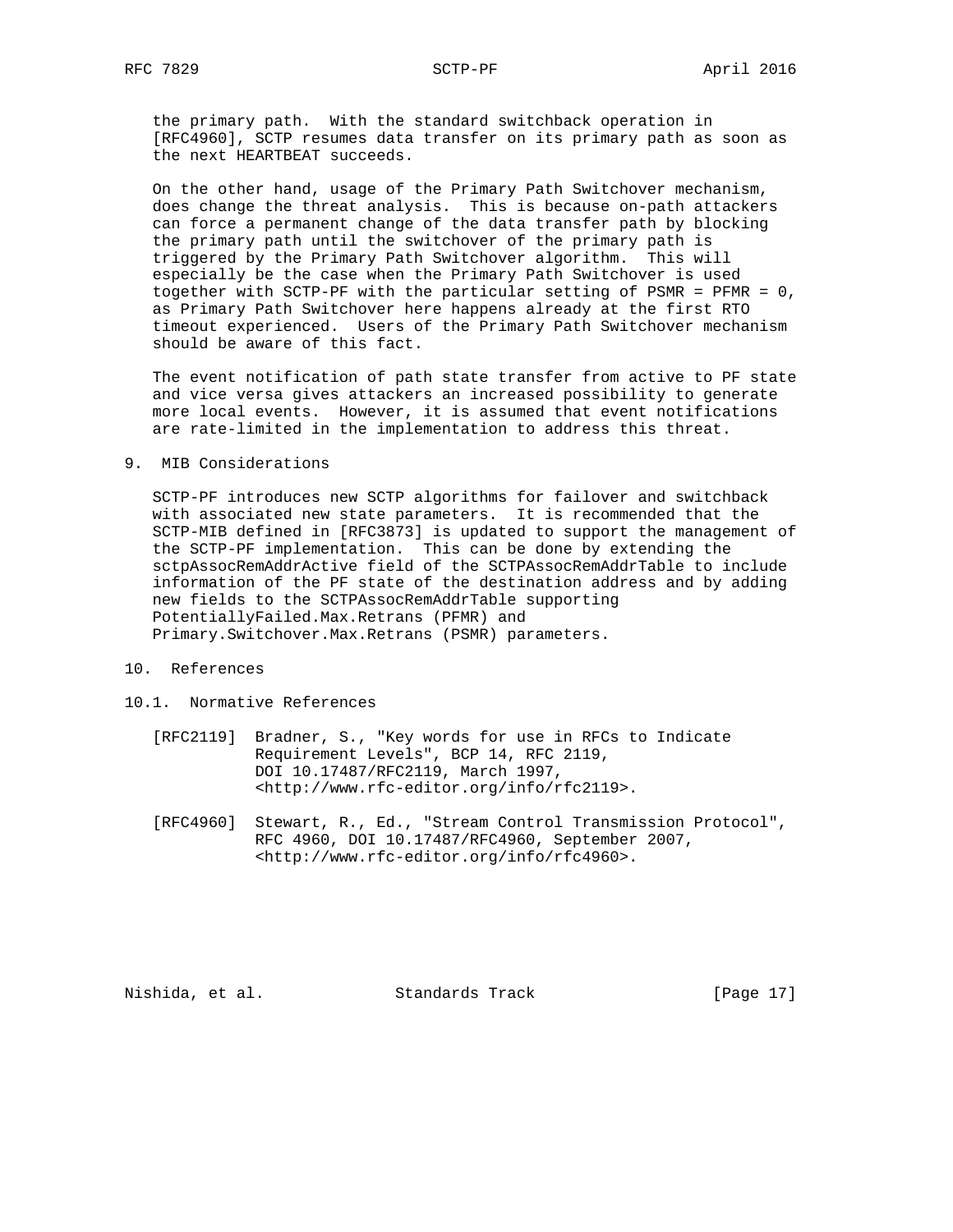## 10.2. Informative References

- [CARO02] Caro, A., Iyengar, J., Amer, P., Heinz, G., and R. Stewart, "A Two-level Threshold Recovery Mechanism for SCTP", Tech report, CIS Dept., University of Delaware, July 2002.
- [CARO04] Caro, A., Amer, P., and R. Stewart, "End-to-End Failover Thresholds for Transport Layer Multihoming", MILCOM 2004, DOI 10.1109/MILCOM.2004.1493253, November 2004.
- [CARO05] Caro, A., "End-to-End Fault Tolerance using Transport Layer Multihoming", Ph.D. Thesis, University of Delaware, DOI 10.1007/BF03219970, January 2005.

#### [FALLON08]

 Fallon, S., Jacob, P., Qiao, Y., Murphy, L., Fallon, E., and A. Hanley, "SCTP Switchover Performance Issues in WLAN Environments", IEEE CCNC, DOI 10.1109/ccnc08.2007.131, January 2008.

#### [GRINNEMO04]

 Grinnemo, K-J. and A. Brunstrom, "Performance of SCTP controlled failovers in M3UA-based SIGTRAN networks", Advanced Simulation Technologies Conference, April 2004.

[IYENGAR06]

 Iyengar, J., Amer, P., and R. Stewart, "Concurrent Multipath Transfer using SCTP Multihoming over Independent End-to-end Paths", IEEE/ACM Transactions on Networking, DOI 10.1109/TNET.2006.882843, October 2006.

### [JUNGMAIER02]

 Jungmaier, A., Rathgeb, E., and M. Tuexen, "On the use of SCTP in failover scenarios", World Multiconference on Systemics, Cybernetics and Informatics, July 2002.

#### [NATARAJAN09]

 Natarajan, P., Ekiz, N., Amer, P., and R. Stewart, "Concurrent Multipath Transfer during Path Failure", Computer Communications, DOI 10.1016/j.comcom.2009.05.001, May 2009.

 [RFC3873] Pastor, J. and M. Belinchon, "Stream Control Transmission Protocol (SCTP) Management Information Base (MIB)", RFC 3873, DOI 10.17487/RFC3873, September 2004, <http://www.rfc-editor.org/info/rfc3873>.

Nishida, et al. Standards Track [Page 18]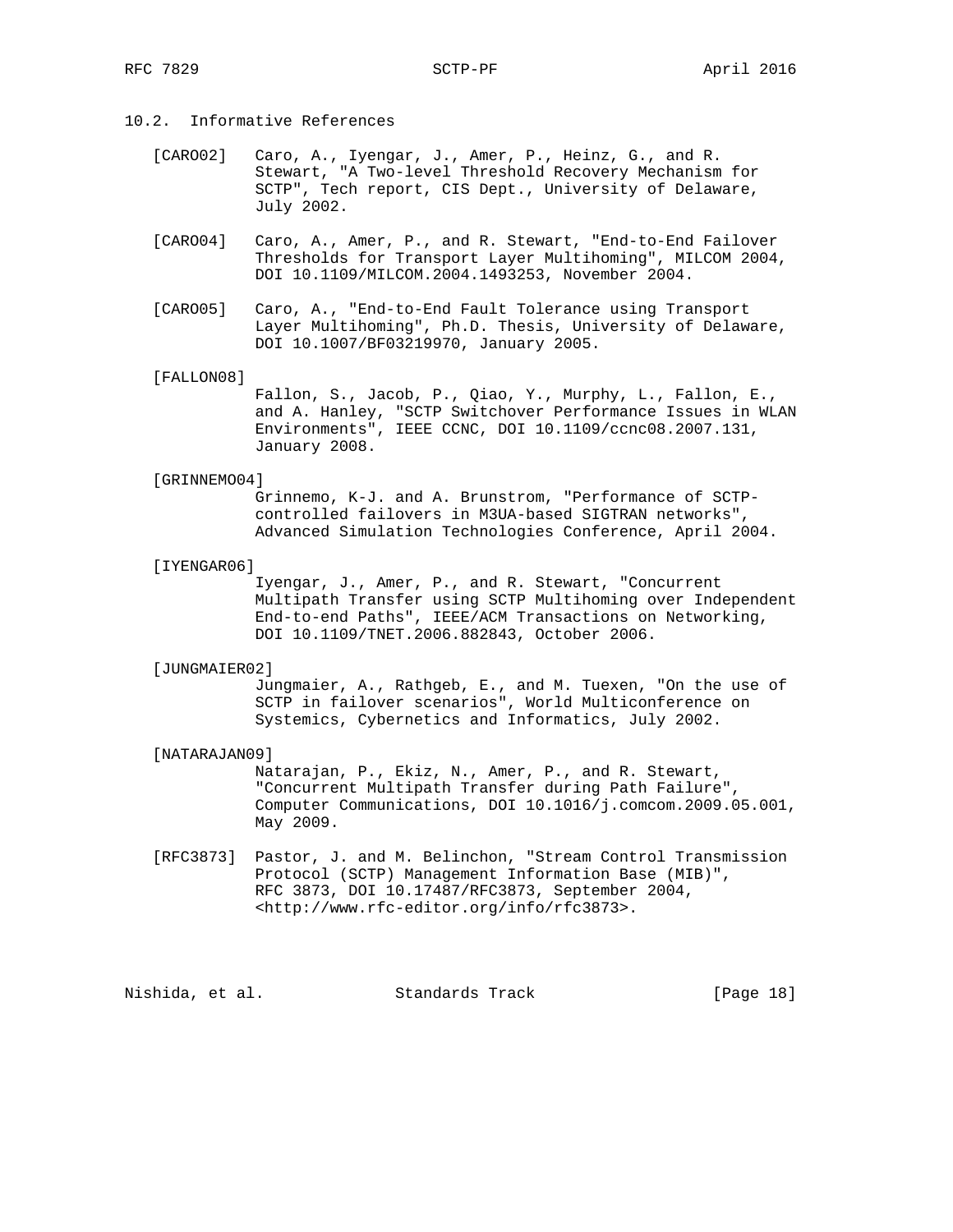[RFC6458] Stewart, R., Tuexen, M., Poon, K., Lei, P., and V. Yasevich, "Sockets API Extensions for the Stream Control Transmission Protocol (SCTP)", RFC 6458, DOI 10.17487/RFC6458, December 2011, <http://www.rfc-editor.org/info/rfc6458>.

Nishida, et al. Standards Track [Page 19]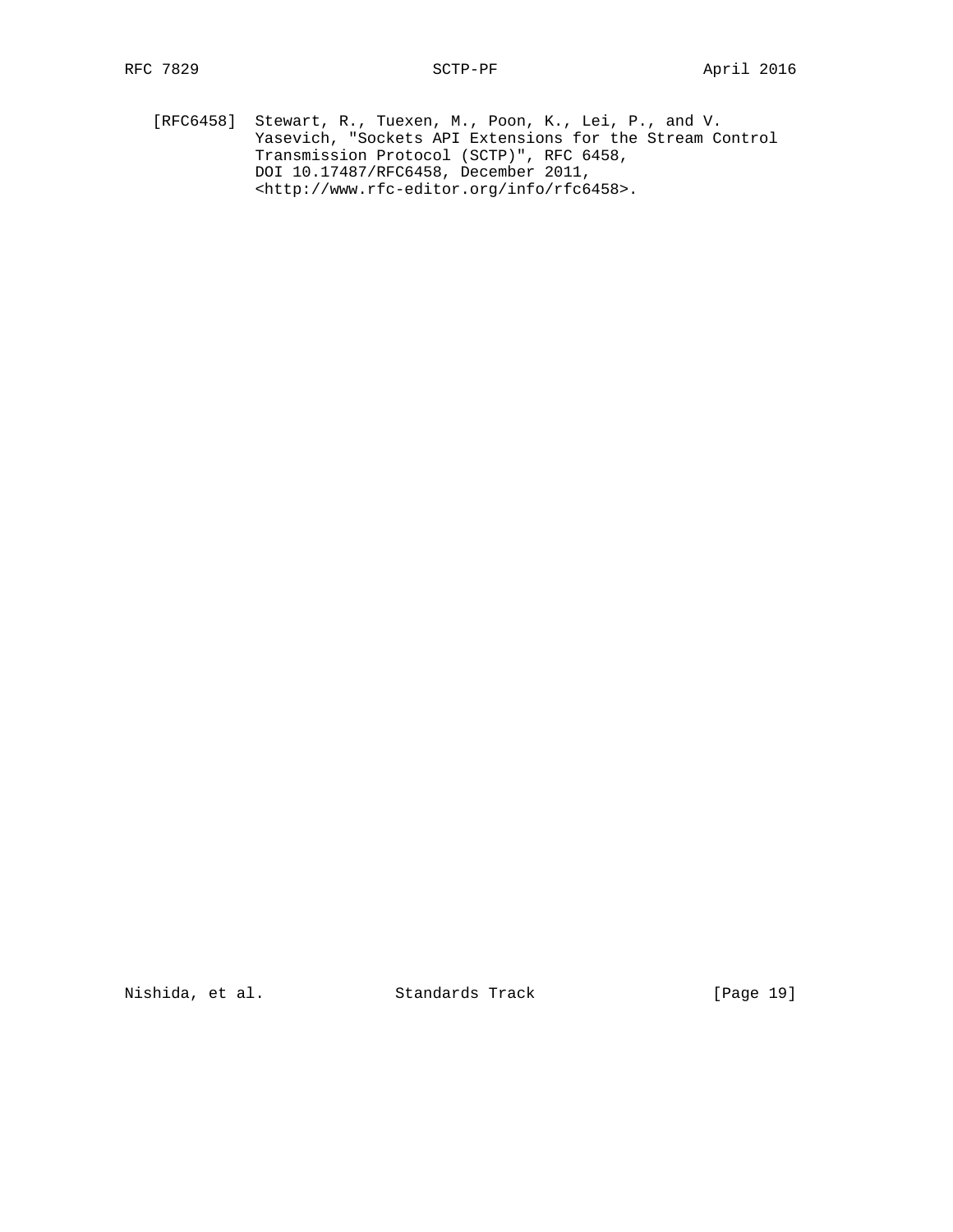# Appendix A. Discussion of Alternative Approaches

 This section lists alternative approaches for the issues described in this document. Although these approaches do not require updating RFC 4960, we do not recommend them for the reasons described below.

## A.1. Reduce PMR

 Smaller values for Path.Max.Retrans shorten the failover duration and in fact, this is recommended in some research results [JUNGMAIER02], [GRINNEMO04], and [FALLON08]. However, to significantly reduce the failover time, it is required to go down (as with PFMR) to Path.Max.Retrans=0 and, with this setting, SCTP switches to another destination address already on a single timeout that may result in spurious failover. Spurious failover is a problem in standard SCTP as the transmission of HEARTBEATs on the left primary path, unlike in SCTP-PF, is governed by HB.Interval also during the failover process. HB.Interval is usually set in the order of seconds (recommended value is 30 seconds) and when the primary path becomes inactive, the next HEARTBEAT may be transmitted only many seconds later: as recommended, only 30 seconds later. Meanwhile, the primary path may have long since recovered, if it needed recovery at all (indeed the failover could be truly spurious). In such situations, post failover, an endpoint is forced to wait in the order of many seconds before the endpoint can resume transmission on the primary path and furthermore, once it returns on the primary path, the CWND needs to be rebuilt anew -- a process that the throughput already had to suffer from on the alternate path. Using a smaller value for HB.Interval might help this situation, but it would result in a general waste of bandwidth as such more frequent HEARTBEATING would take place also when there are no observed troubles. The bandwidth overhead may be diminished by having the ULP use a smaller HB.Interval only on the path that, at any given time, is set to be the primary path; however, this adds complication in the ULP.

 In addition, smaller Path.Max.Retrans values also affect the Association.Max.Retrans value. When the SCTP association's error count exceeds Association.Max.Retrans threshold, the SCTP sender considers the peer endpoint unreachable and terminates the association. Section 8.2 in [RFC4960] recommends that the Association.Max.Retrans value should not be larger than the summation of the Path.Max.Retrans of each of the destination addresses.

Nishida, et al. Standards Track [Page 20]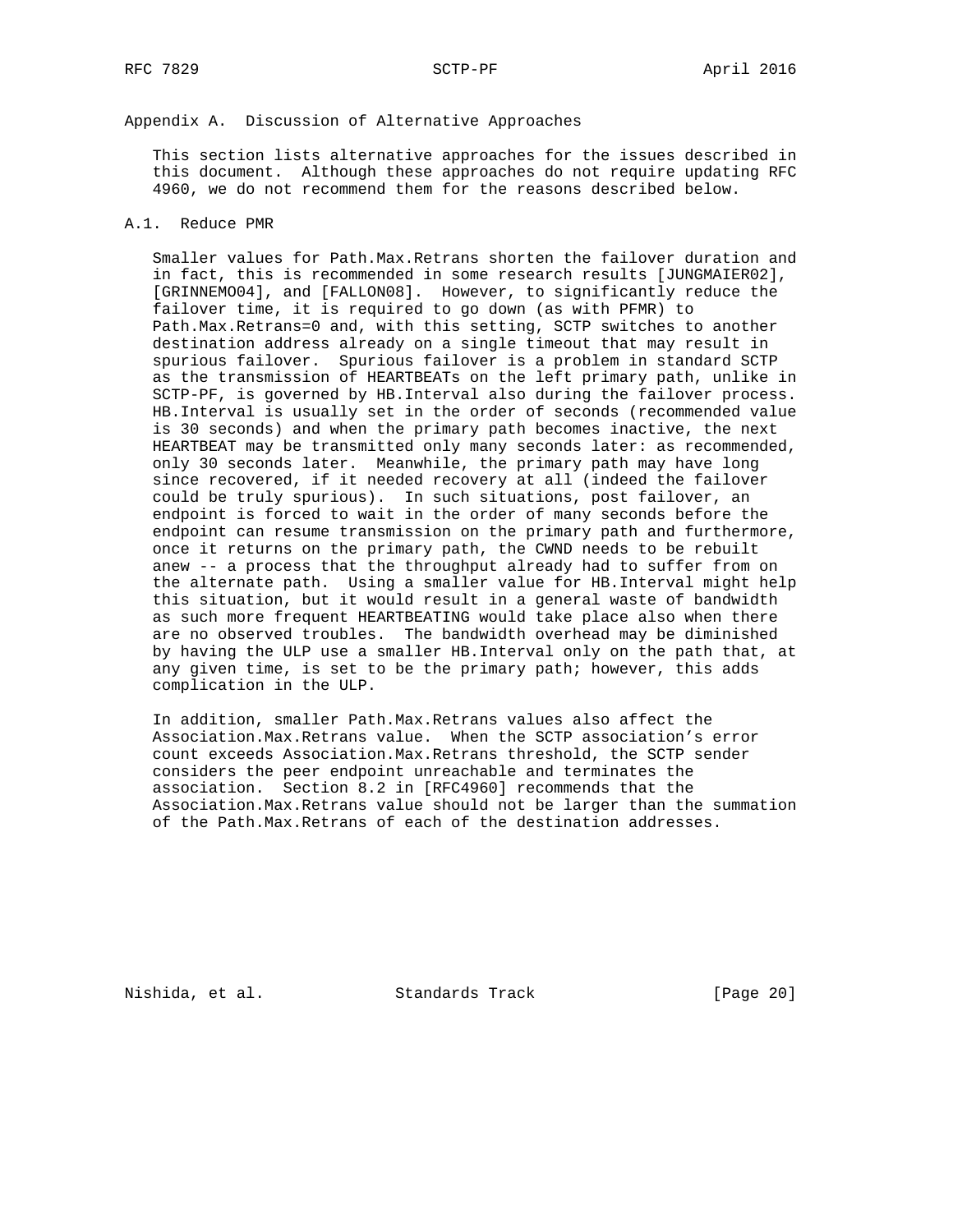Otherwise, the SCTP sender considers its peer reachable even when all destinations are INACTIVE. To avoid this dormant state operation, standard SCTP implementation SHOULD reduce Association.Max.Retrans accordingly whenever it reduces Path.Max.Retrans. However, smaller Association.Max.Retrans value decreases the fault tolerance of SCTP as it increases the chances of association termination during minor congestion events.

## A.2. Adjust RTO-Related Parameters

 As several research results indicate, we can also shorten the duration of the failover process by adjusting the RTO-related parameters [JUNGMAIER02] and [FALLON08]. During the failover process, RTO keeps being doubled. However, if we can choose a smaller value for RTO.max, we can stop the exponential growth of RTO at some point. Also, choosing smaller values for RTO.initial or RTO.min can contribute to keeping the RTO value small.

 Similar to reducing Path.Max.Retrans, the advantage of this approach is that it requires no modification to the current specification, although it needs to ignore several recommendations described in Section 15 of [RFC4960]. However, this approach requires having enough knowledge about the network characteristics between endpoints. Otherwise, it can introduce adverse side effects such as spurious timeouts.

 The significant issue with this approach, however, is that even if the RTO.max is lowered to an optimal low value, as long as the Path.Max.Retrans is kept at the recommended value from [RFC4960], the reduction of the RTO.max doesn't reduce the failover time sufficiently enough to prevent severe performance degradation during failover.

Appendix B. Discussion of the Path-Bouncing Effect

 The methods described in the document can accelerate the failover process. Hence, they might introduce a path-bouncing effect in which the sender keeps changing the data transmission path frequently. This sounds harmful to the data transfer; however, several research results indicate that there is no serious problem with SCTP in terms of the path-bouncing effect (see [CARO04] and [CARO05]).

There are two main reasons for this. First, SCTP is basically designed for multipath communication, which means SCTP maintains all path-related parameters (CWND, ssthresh, RTT, error count, etc.) per each destination address. These parameters cannot be affected by

Nishida, et al. Standards Track [Page 21]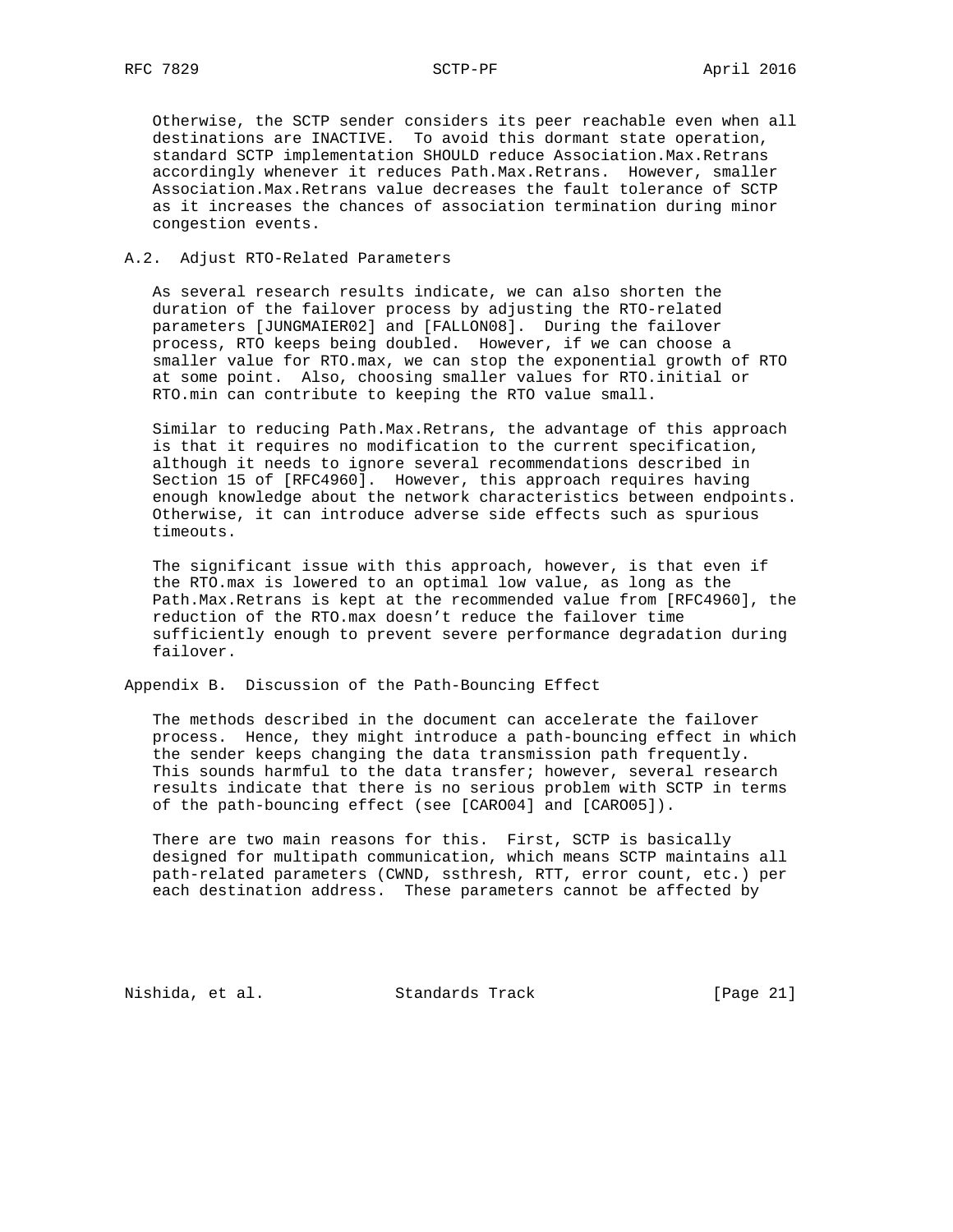path bouncing. In addition, when SCTP migrates the data transfer to another path, it starts with the minimal or the initial CWND. Hence, there is little chance for packet reordering or duplicating.

 Second, even if all communication paths between the end nodes share the same bottleneck, the SCTP-PF results in a behavior already allowed by [RFC4960].

Appendix C. SCTP-PF for SCTP Single-Homed Operation

 For a single-homed SCTP association, the only tangible effect of the activation of SCTP-PF operation is enhanced failure detection in terms of potential notification of the PF state of the sole destination address as well as, for idle associations, more rapid entering, and notification, of inactive state of the destination address and more rapid endpoint failure detection. It is believed that neither of these effects are harmful, provided adequate dormant state operation is implemented. Furthermore, it is believed that they may be particularly useful for applications that deploy multiple SCTP associations for load-balancing purposes. The early notification of the PF state may be used for preventive measures as the entering of the PF state can be used as a warning of potential congestion. Depending on the PMR value, the aggressive HEARTBEAT transmission in PF state may speed up the endpoint failure detection (exceed of AMR threshold on the sole path error counter) on idle associations in the case with a relatively large HB.Interval value compared to RTO (e.g., 30 seconds) is used.

Acknowledgments

 The authors would like to acknowledge members of the IETF Transport Area Working Group (tsvwg) for continuing discussions on this document and insightful feedback, and we appreciate continuous encouragement and suggestions from the Chairs of the tsvwg. We especially wish to thank Michael Tuexen for his many invaluable comments and for his substantial supports with the making of the document.

Nishida, et al. Standards Track [Page 22]